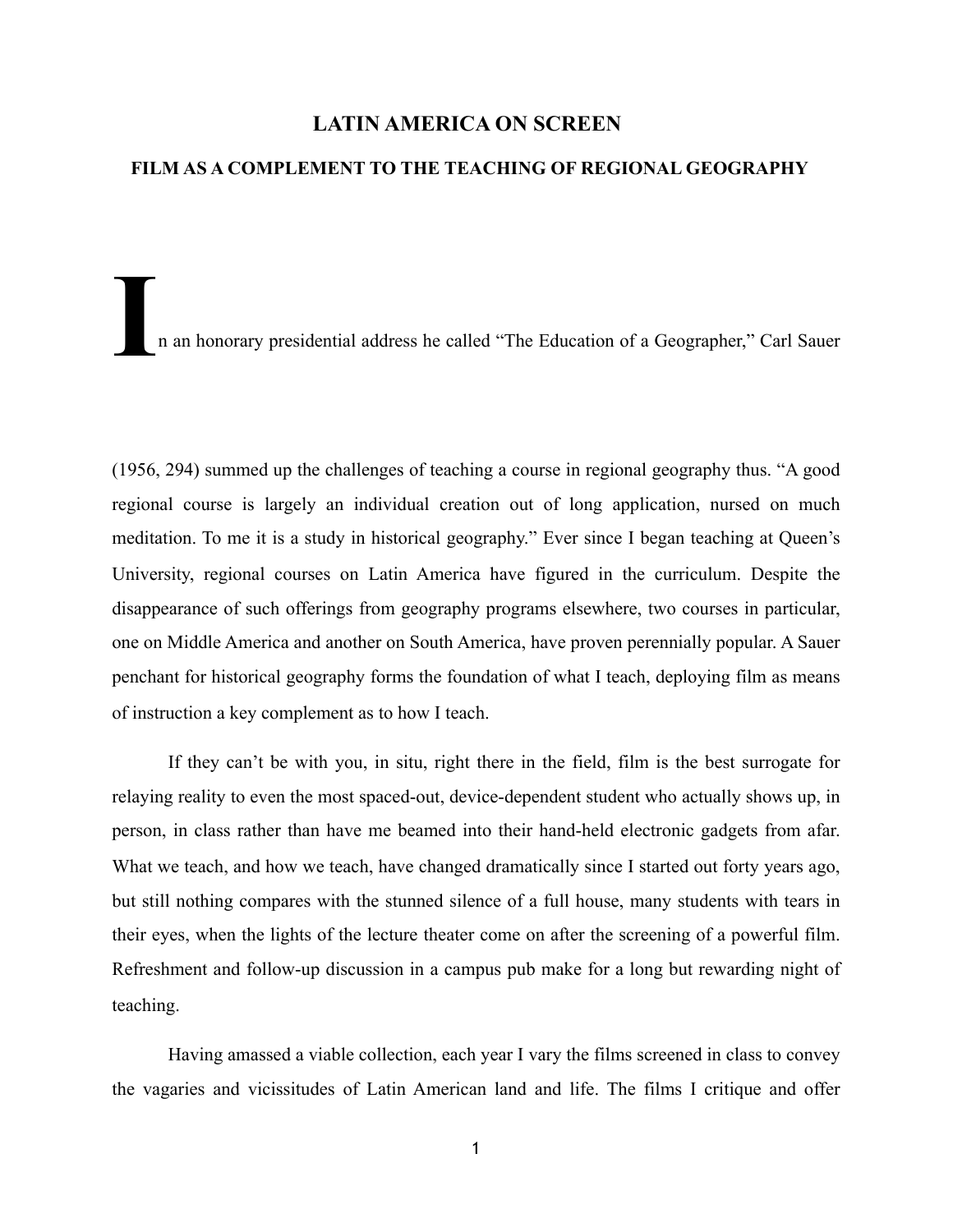synopses of in online links to the JLAG website are those I draw on most, nursed into service (a Sauer penchant once again) after much meditation regarding their content, focus, substance, and pedagogic worth – and, first and foremost, their geographical fit with what students hear in lectures and read about in course texts. While they consult classic works on the regional geography of Latin America, the likes of Preston James (first edition, 1942) and West and Augelli (first edition, 1969), Eduardo Galeano's *Memory of Fire* (1985, 1987, 1988) is the required reading I ascribe, a trilogy that delivers the particulars of time, place, and episode in an individually creative manner I believe Sauer would have approved of, a remarkable work that is historical geography by any other name (Lovell 1993, 2017).

### **Geography and Film**

### **Film and Latin America**

Literature in English on Latin American cinema, or films made about Latin America, is now quite vast, evaluated in critical context by Julianne Burton (1986), John King ([1990] 2000), Zuzana Pick (1993), Ronald Schwartz (1997), and Paul Schroeder-Rodriguez (2016), to single out but five notable commentators. A classroom trail of sorts was first blazed by E. Bradford Burns (1975). What follows is a sample filmography that colleagues may find useful in preparing the courses they instruct in Latin American geography. Online synopses provide an outline of a given film's action, plot, protagonists, and portrayals; events that take place are summarized, circumstances surrounding them addressed. Reference is made to material students might profit from reading while taking the course. Films discussed are grouped in two broad categories, "Contact, Conquest, and Colonial Experiences" and "Post-colonial and Contemporary Scenarios." In the first section, six features set in centuries long past are the focus of attention. Next I grapple with selections (fourteen in all) closer in time to the present, films pertaining to Argentina, Bolivia, Brazil, the Brazilian and Peruvian Amazon, Central America (El Salvador, Guatemala, Honduras, and Nicaragua), Chile, Colombia, Mexico, and Peru. Groupings are commented on in relation to film content and subject matter, with links to the JLAG website affording access to individual, self-contained synopses (**1**).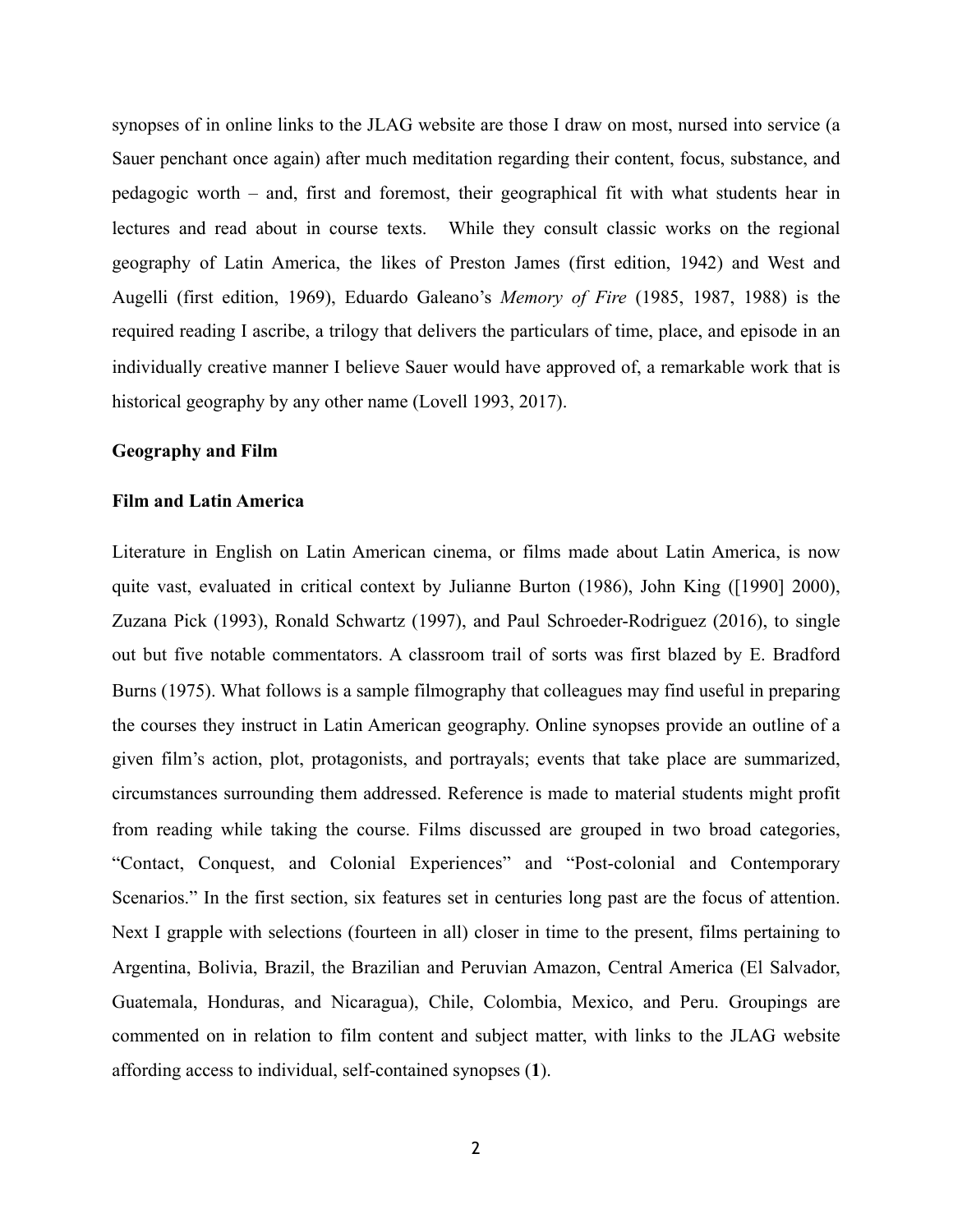### **Contact, Conquest, and Colonial Experiences**

*1492***:** *Conquest of Paradise* **(1992). Directed by Ridley Scott.** 

f all the hoopla surrounding the 500th anniversary of Columbus's historic landfall,

Ridley Scott's *1492*: *Conquest of Paradise* was perhaps the most hyped. The gutsy Scott takes not only his subtitle but also his heavily revisionist thrust from a book by Kirkpatrick Sale (1990) by the very same name. Like Sale, Scott portrays the meeting of natives and newcomers primarily as the latter's sustained violation of the former's assumed and exaggerated innocence. Scott's film, though factually romanticized and narratively uneven, lends itself to critical examination of contentious issues related to the Old World's enduring impact on the New.

The film begins with a geography lesson. Seated with his son on an eastern Atlantic shore, Columbus looks west into the sunset as a ship disappears over the horizon. He has come to believe that the world, like the orange he is peeling, is round – even though he realizes that the Inquisition can have people burned at the stake for holding such beliefs. The lucrative spice trade of the Indies, Columbus reckons, can be secured not only by sailing the known route to the east but also by risking an unknown route to the west. It becomes Columbus's mission, then obsession, to convince his many detractors (and few backers) that he is right.

Scott structures his film in three parts. Part 1 reconstructs key episodes prior to the voyage: we witness, among other incidents, the rejection of Columbus's ideas by scholarly clergy in the hallowed halls of the University of Salamanca; an offer of support from boatbuilder Martín Pinzón at a map dealer's in Seville; the leap-of-faith contract struck with Queen Isabela after Spanish victory over the Moors in Granada in January 1492; and the departure of the Niña, Pinta, and Santa María from Palos de la Frontera seven months later. Part 2 plays out the deception, tensions, near mutiny, and ultimate good fortune (for the duplicitous, less-than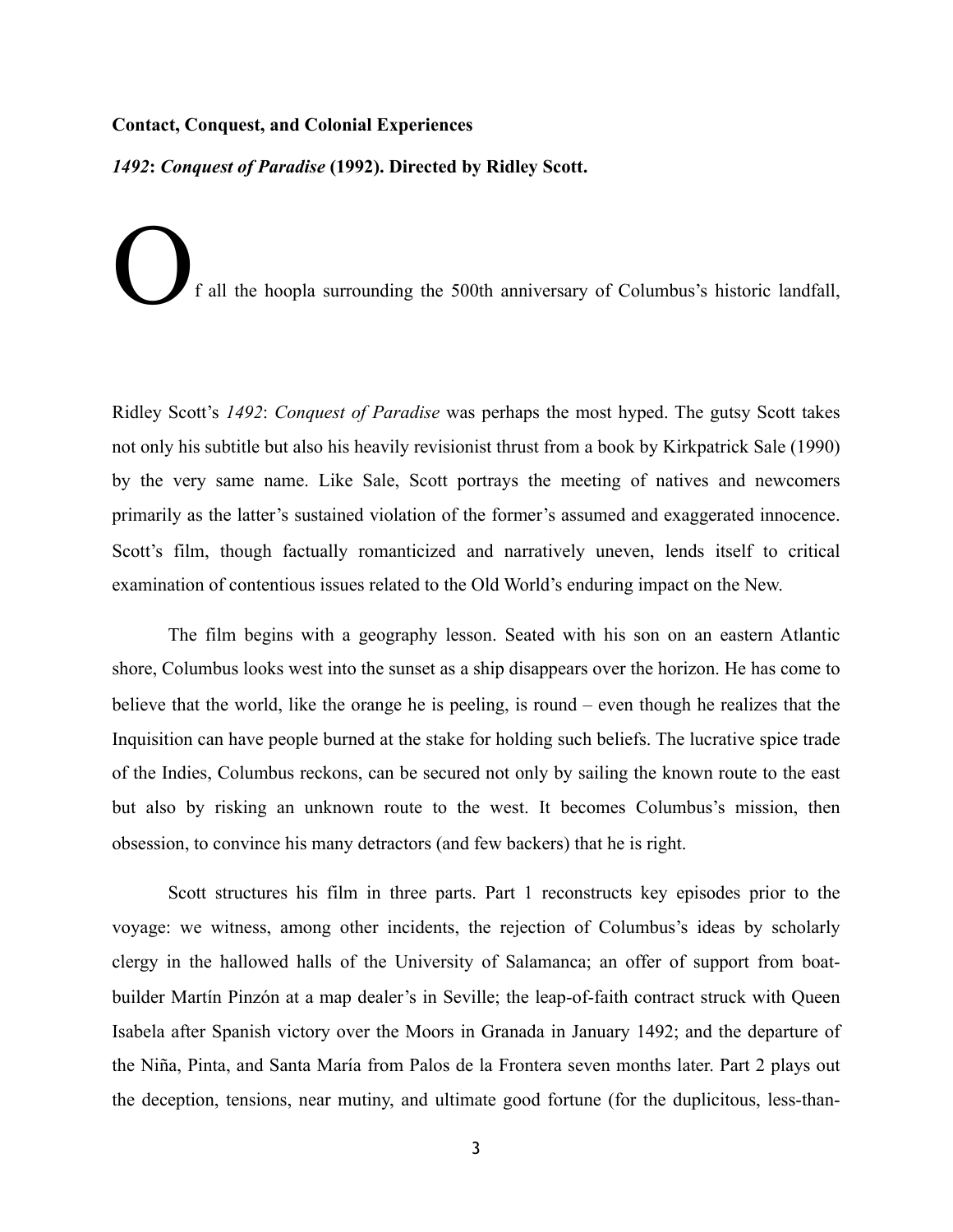honest Columbus at any rate) of the ten-week Atlantic crossing, which resulted in the world's most (in)famous geographical "discovery." Part 3 dwells little on Columbus's short-lived achievements but concentrates instead on his abject, long-term failures, for he finds to his grief (and that even more so of the native peoples subject to his and others' exploitative rule) that the perils of navigation have their terrestrial equivalent in the form of ill-fated, disastrous government. Seven ruinous years end with Columbus being removed from office by Francisco de Bobadilla, whom he had earlier rebuked and thus made an enemy of. Sent home in chains as well as in disgrace, it is left for Columbus's son, Hernando, to clear his father's name. Meanwhile, others claim the riches and recognition that eluded the Admiral of the Ocean Sea: the Indies in time become known as "America," after the Florentine navigator Amerigo Vespucci, not "Columbia" after the Genoese Cristoforo Colombo, better known in his day as Cristóbal Colón.

 Sauer's *The Early Spanish Main* (1966), the magnum opus of the dean of our discipline, endures as the most accomplished historical geography of the era, his contemplation of the larger significance of Columbus's actions (like so much of Sauer's oeuvre) light years ahead of its time. If Scott borrows from Sale, Sale in turns borrows (selectively and not always accurately) from Sauer. Also noteworthy is the volume of essays edited by Karl W. Butzer (1992). Charles Mann's *1491* (2005), itself inspired by a perusal of Butzer's edited volume, distils the findings of generations of Latin Americanist geographers in an accessible and absorbing exposition.

### *Cabeza de Vaca* **(1990). Directed by Nicolás Echevarría.**

efore turning to feature film-making, Nicolás Echevarría was regarded as one of

Mexico's finest documentary film-makers, many of his titles in this genre dealing with indigenous issues. Echevarría leans heavily on his documentary laurels in *Cabeza de Vaca*, his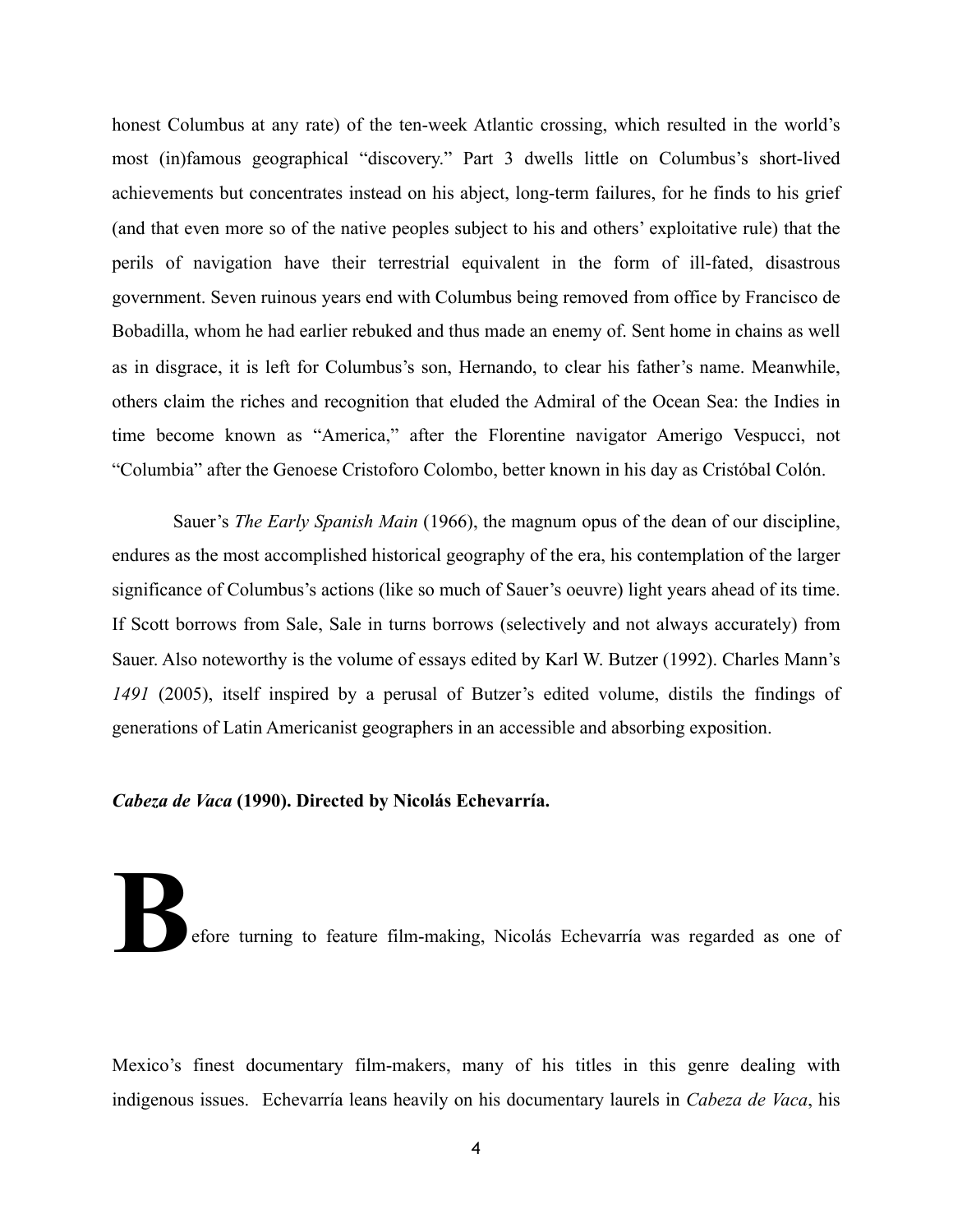first feature film, a meticulous, fine-grained creation that revels in ethnographic nuance and detail.

The film takes its title, and its plot, from the remarkable story of Alvar Núñez Cabeza de Vaca, who in November 1528 was washed ashore, some reckon near the present site of Galveston in Texas, after the doomed expedition to Florida led by the *conquistador* Pánfilo de Narváez. Along with two Spaniards and a Moorish slave, Cabeza de Vaca trekked some 6,000 miles across Texas, New Mexico, Arizona, and northwest Mexico before reaching Mexico City in July 1536. Eight years of wandering saw Cabeza de Vaca complete a journey that was as much one of spiritual self-discovery as dogged self-survival. When he eventually runs into his fellow countrymen, he soon realizes he now has little in common with them. Along the way he "goes native" to such an extent that he gains the healing powers of a shaman. After such knowledge, a return life as a Spanish nobleman engaged in the Christian pursuit of empire is no longer possible.

Long's telling of the tale ([1936] 1987) has been fleshed out by the meticulous research of Adorno and Pautz (1999), and also an inquiry published three years before Long's poetic interlinear by Bishop (1933).

*Aguirre***:** *Der Zörn Gottes/ Aguirre***:** *The Wrath of God* **(1973). Directed by Werner Herzog.**

erner Herzog's most renowned film reconstructs the *entrada* into the heart of

South America in search of the fabled El Dorado organized by the Spanish colonial regime in 1560. After a successful descent from the Peruvian Andes to the headwaters of the Marañon (Amazon), the expedition, led by the weak and vacillating Pedro de Ursúa, is plagued internally by strife and dissent. The tyrannical Lope de Aguirre emerges as leader, played in the film by the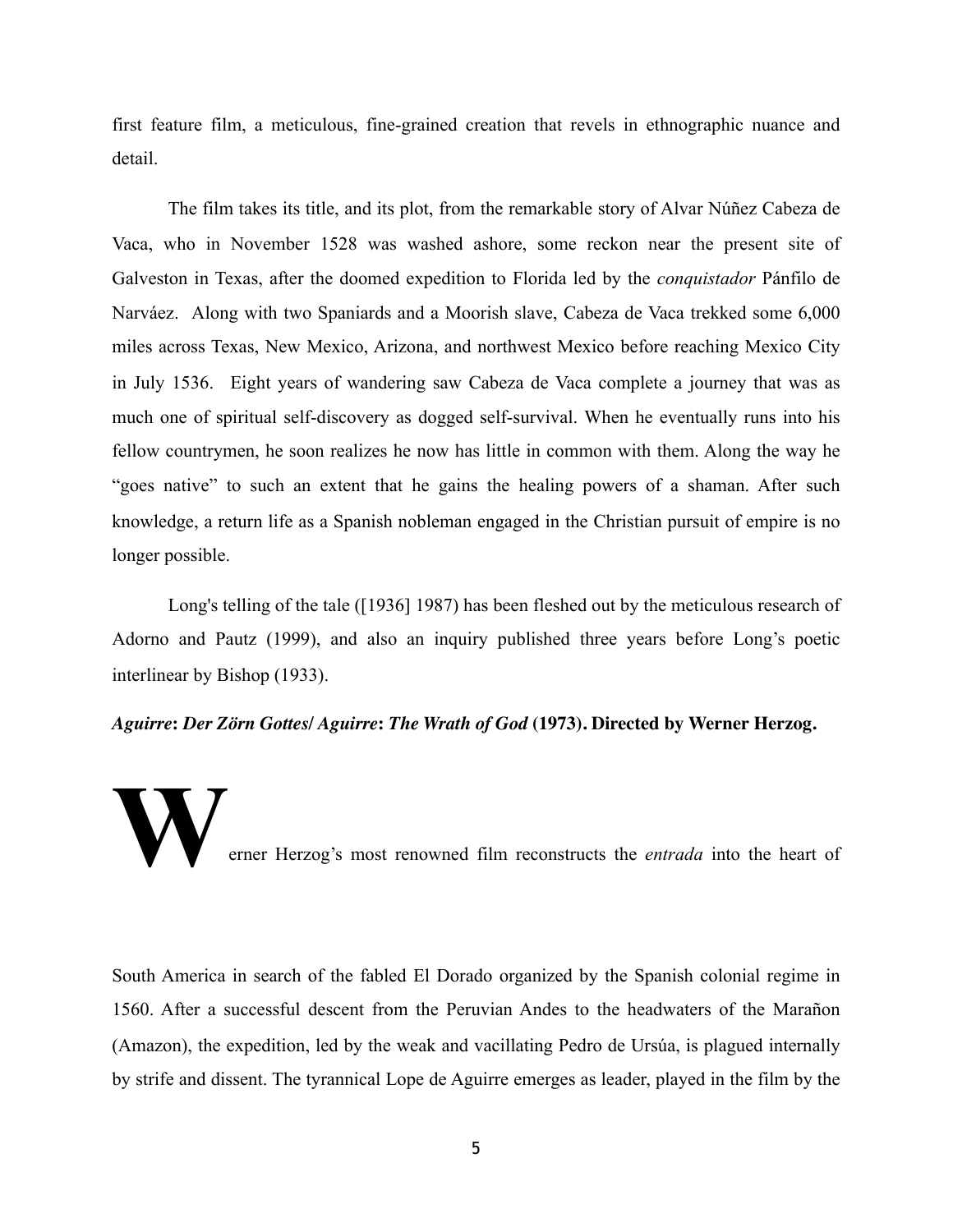maniacal Klaus Kinski (1926-1991) in a role tailor-made for him. Opposed to Ursúa's idea of establishing a settlement to function as a sedentary base for exploration, Aguirre lobbies for rafts to be built and for the party to venture downstream. Ursúa is overthrown, put on farcical trial, and hanged. Along with the men he has coerced into following him, Aguirre then floats off in pursuit of the Hispanic dream. The vision of fame and glory disintegrates in the face of apathy, ineptitude, disease, hunger, continuing conflict from within, and the megalomania that fuels Aguirre's mind. Along the banks of the river, the natives watch and wait as the Spanish dream unravels. The film ends with Aguirre, adrift on the oppressive and neverending Amazon, declaring his wrath on creation.

Although exercising no small artistic license, Herzog succeeds in imparting a palpable sense of time and place. The film, shot on location in the Andes and the Upper Amazon basin, is visually stunning: rich, lush, and teeming landscapes fill every frame. Quechuaspeaking Indians are used as carriers in the ethereal opening frames. Accustomed to the bracing cold of the highlands, these unfortunate souls quickly perish in the suffocating heat of the lowlands. In all their sophisticated finery, Ursúa's mistress and Aguirre's daughter accompany the expedition, as does a priest who sees no contradiction in lusting for wealth while spreading the Word of God. Civilization has come face-to-face with barbarism, but as the film ends it is difficult to tell which is which.

Though Herzog researched and scouted things out before filming, several factual infelicities are apparent. Foremost is that, in reality, Aguirre and his fellow rebels drifted all the way downriver (either on the Amazon alone or on the Amazon and Orinoco drainage systems), reached the Atlantic, sailed west to the island of Margarita off the coast of Venezuela, and eventually invaded Peru. There Aguirre was killed by forces loyal to the Spanish Crown. His body was cut into pieces and his head impaled on an iron spike to serve as a public example of the fate awaiting all those who rebelled against the authority of the King of Spain.

In the Archivo General de Indias in Seville, sixteenthcentury documents relating to the Aguirre rebellion abound. If they can be believed, Herzog certainly did not exaggerate the intensity of the violence by which Aguirre lived, ruled, and died. Galeano's *Genesis* (1985,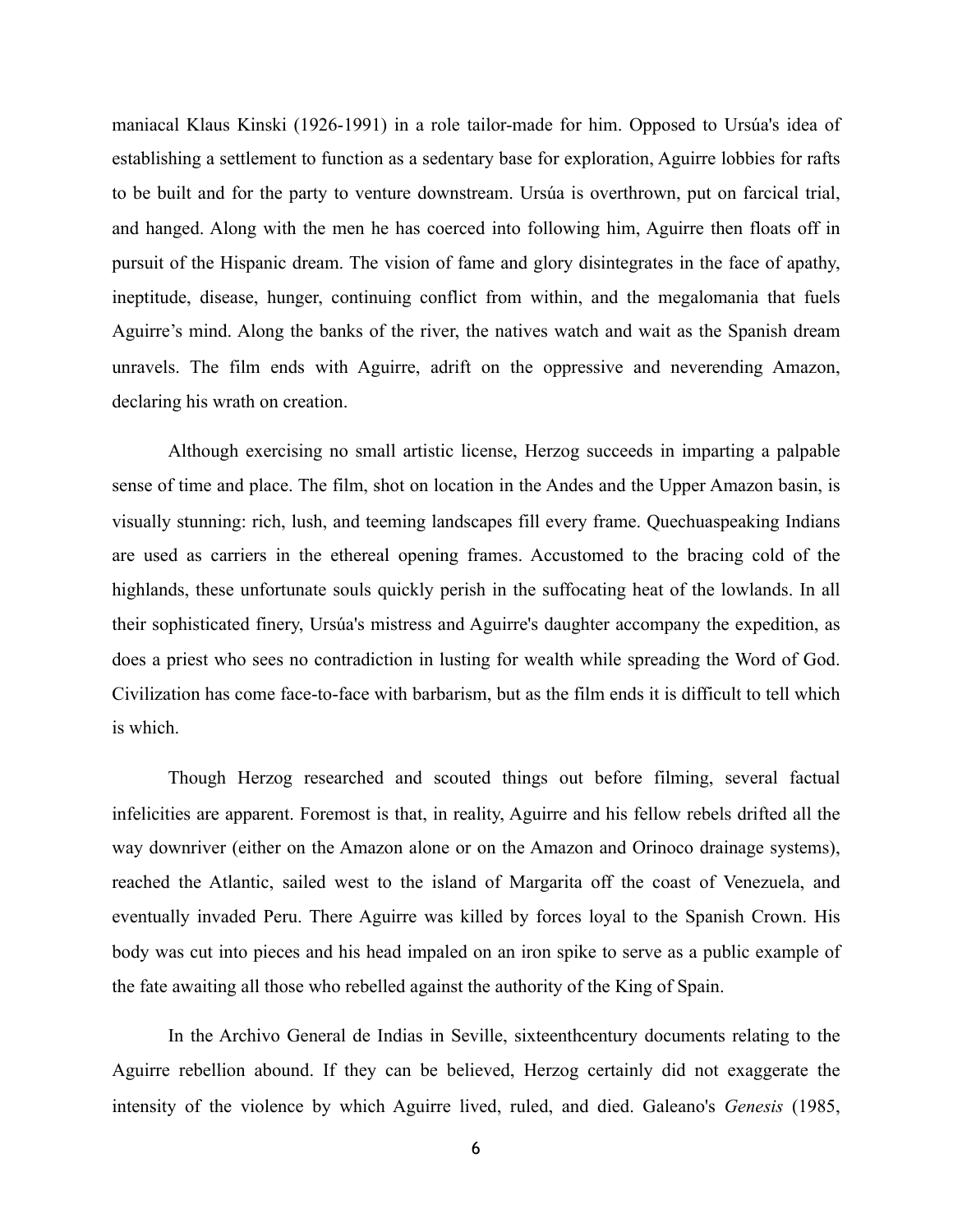133-37) captures Aguirre's triumphs and travails in four compelling vignettes. Minta (1993) pieces together a compelling reconstruction of Aguirre's rampage. A decidedly more revisionist portrayal of him, as a misunderstood rebel of revolutionary mettle, is offered by Balkan (2011).

*Como era gostoso o eu francés***/***How Tasty Was My Little Frenchman* **(1971). Directed by Nelson Pereira dos Santos.** 

**A**year before this unusual feature was made, in an interview with Randal Johnson

(Burton, 1986: 105-114), Brazilian film-maker Glauber Rocha declared: "The first challenge to be thrown at Brazilian cinema is this: how to win over the public without using the American models that today predominate, even in Europe. What is the point of struggling to create a cinema that says nothing, good or bad, about the specific culture to which it belongs?"

*How Tasty Was My Little Frenchman* is specific, and not just in a playful cultural sense. On one level it may be viewed as historical reconstruction, a portrayal of the encounter between Indians and Europeans in sixteenthcentury Brazil. At another level it is subtle parody, a political statement made at a time of censorship and repression when anything bolder would have been problematical, probably suicidal, for the filmmaker.

Jean, a shipwrecked French sailor, walks along a solitary shore. His fellow countrymen are attempting to carve out trading footholds along the coast of Portugueseclaimed Brazil, where dyewoods that fetch good prices in Europe are plentiful. He is captured by the Portuguese, only to fall into the hands of a local Tupinambá tribe. His claim to be French is not taken seriously, but he is kept alive, Jean's captors even furnishing him a partner, Sebiopepe, whose name in Tupi translates as "bloodsucker." He lives by his wits, goes even more native than Cabeza de Vaca, and fights on the side of his adopted people against their enemies. He then strikes a deal with a Portuguese merchant, and plans his escape from captivity, attempting to lure Sebiopepe along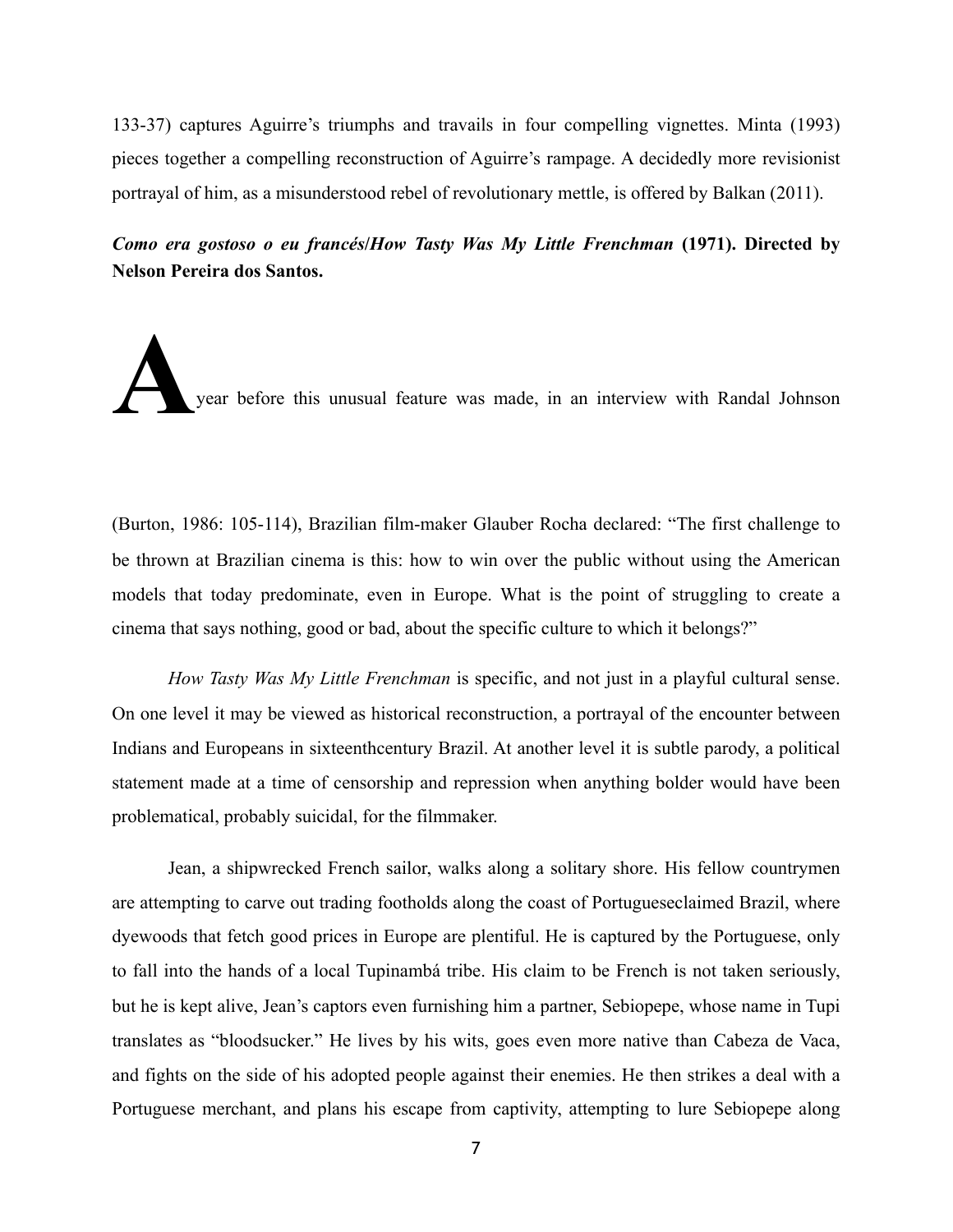with him. But the tribe who bequeath him hut, hammock, wife, and love have in mind a different end.

As in *Aguirre*, the line between civilization and barbarism is illusory, and soon vanishes. The dreams that Europeans have of fame and fortune fail to materialize in a New World that simply won't conform to Old World expectations. A classic piece of film-making wrought in the "tropicalista" mode of Cinema Novo, *How Tasty Was My Little Frenchman* holds up remarkably well. Sixteenthcentury Europeans were disgusted at cannibalistic tendencies on the part of indigenous communities, especially in Brazil, yet accepted such traumas as the terror of the Inquisition as part of the natural order. Double standards prevailed, and still abound. Here, in the hands of Nelson Pereira dos Santos, cultural contact resembles more black comedy than Black Legend. An interview with Pereira dos Santos conducted by Julianne Burton (1986, 133-42) contextualizes the film aesthetically and historically, as does the interview Burton (1986, 171-79) transcribed and translated after her tête à tête with filmmaker Carlos Diegues. Davis (2001) also offers an incisive critique. The film's factual basis, on the life and times of German sailor Hans Staden, spawned another film by that eponymous name, directed by Luís Alberto Pereira (1999).

*The Mission* **(1986). Directed by Roland Joffe.**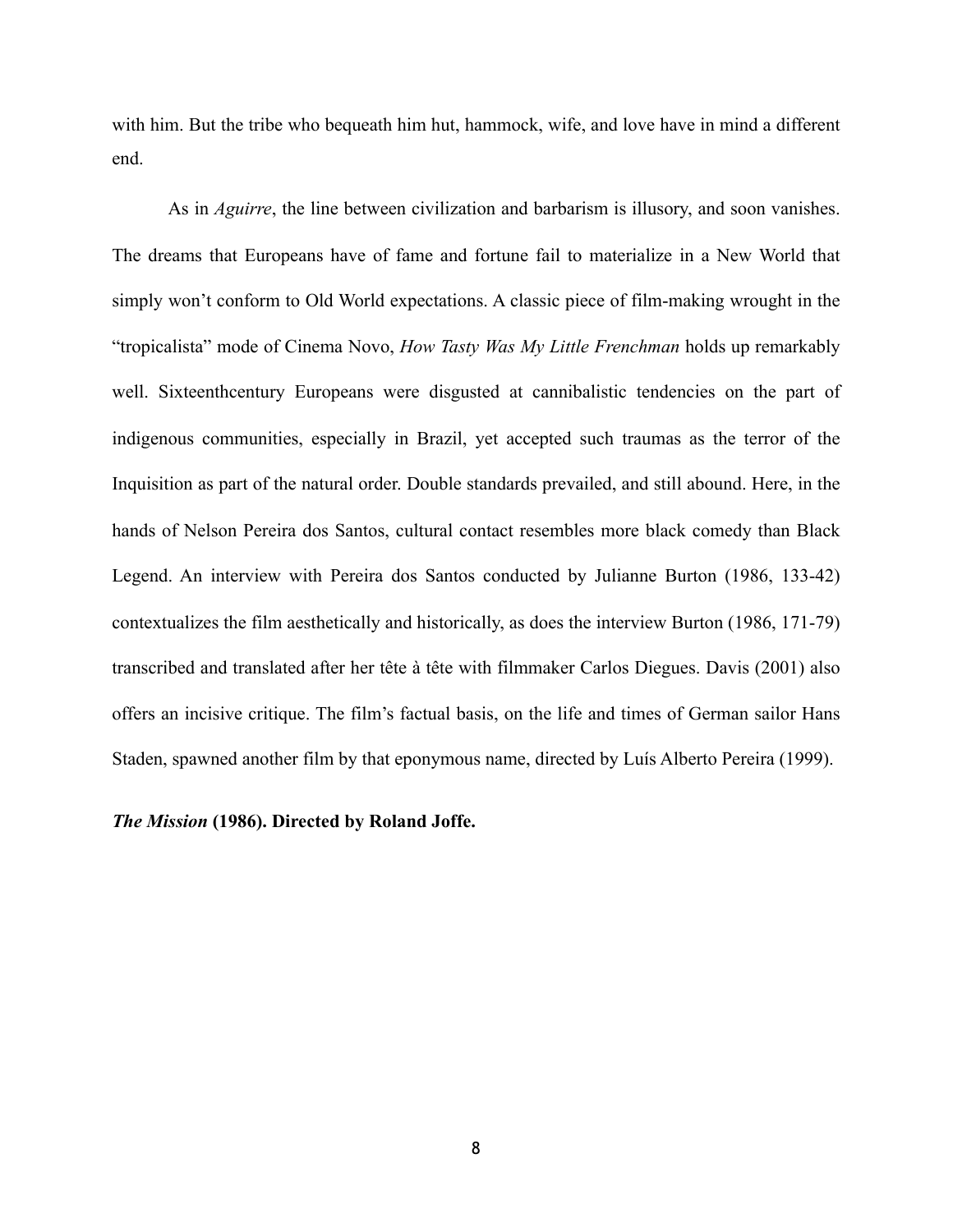## **A**spectacular piece of film making, *The Mission* explores the repercussions of the

geopolitical need, from the point of view of imperial Spain and Portugal, to replace the Treaty of Tordesillas (1494) with the Treaty of Madrid (1750). The action takes place amid landscapes of breath-taking beauty, among them the waterfalls of the Iguazu River, where the borders of Argentina, Brazil, and Paraguay touch. "Above the falls" is where Guaraní Indians have retreated to, there in the forest creating a culture of refuge, a culture of resistance against European intrusion, whether Portuguese slave raiders (*bandeirantes*) or dedicated Spanish Jesuits undertaking "spiritual conquest." The complexities of the situation are illustrated through the personalities of the three main protagonists: a Jesuit missionary named Father Gabriel, played by Jeremy Irons; a cuckolded mercenary named Mendoza, played by Robert de Niro; and a Catholic envoy for the Pope, played by Ray McAnally. At the very close of the film, after all the credits have rolled, the papal delegate stares us in the eye with a look that cuts like steel. The first man believes in the power of love, the second in the power of the sword, the third in the power of the Church – even though he finds himself with far more on his conscience than he had bargained for. Against all three conflicting forces the Guaraní eventually come to ruin, but some young people escape, the survivors who will carry on the ways of the ancestors.

The visual appeal of the film is complemented by a symphonic soundtrack composed by Ennio Morricone, perhaps better known for his jingles to Clint Eastwood "spaghetti westerns." Here Morricone blends traditional South American Indian airs with baroquestyle incantations. The effect is plaintive and cathartic, "Gabriel's Oboe" and "Miserere" most of all. In some scenes the mix of landscape, drama, and music is particularly moving.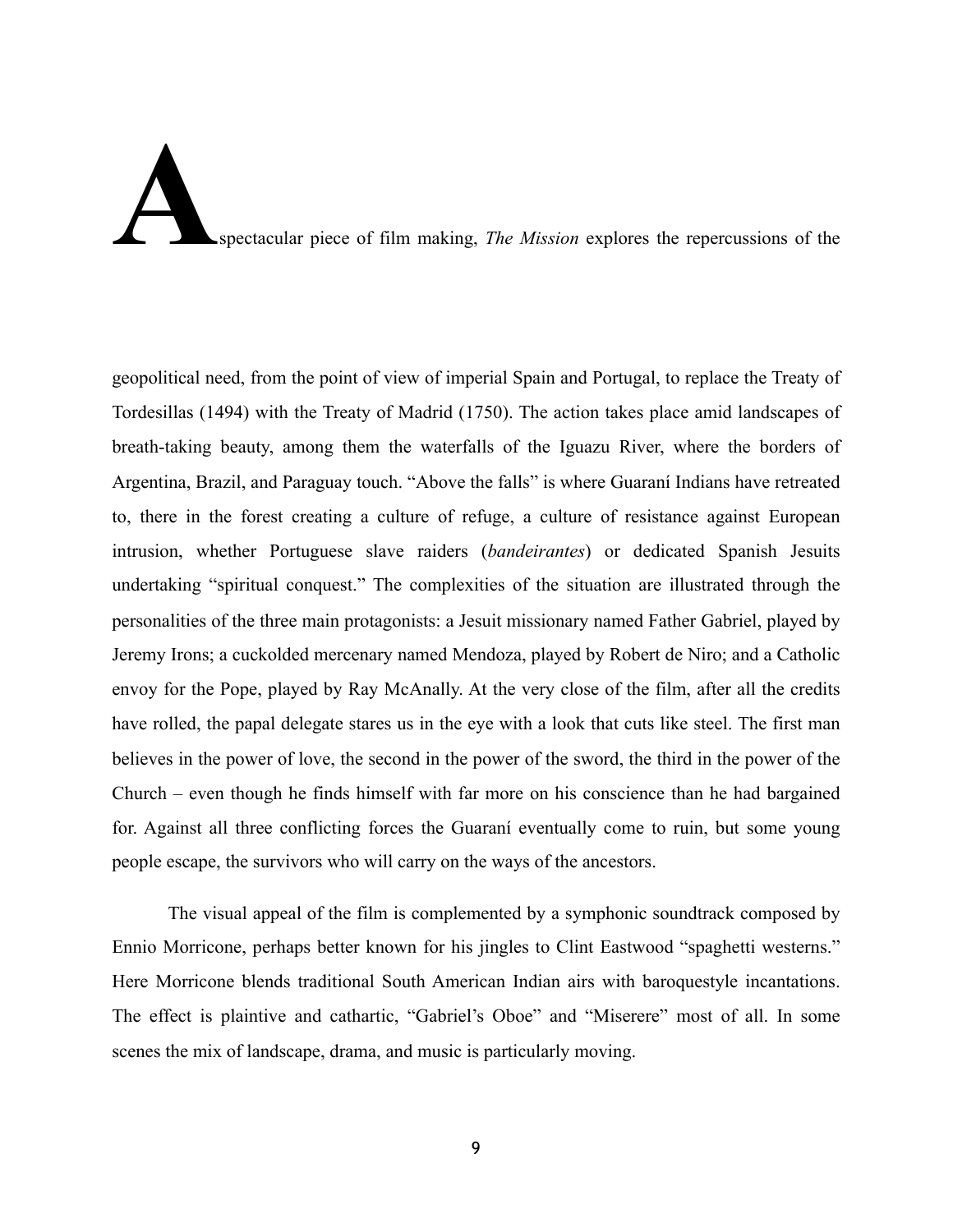There is a sizeable literature on the Jesuit *reducciones* in what today are the republics of Argentina, Bolivia, Brazil, and Paraguay, which Caraman (1996) has perused to comprehensive effect. An interview with filmmaker Joffe (Dempsey 1987) offers unique insight into the making of *The Mission*, critiqued incisively by Scholfield Saeger (1995). Galeano's *Faces and Masks* (1987, 34-36) furnishes three emblematic vignettes. The carnage at the close of the film is a reenactment of the Battle of Caybaté, in which 1,500 Guaraní and a handful of Jesuits were killed resisting the joint forces of Spain and Portugal. The two crowns were assisted in their victory by native guides and auxiliaries hostile to the Guaraní, who wished to remain under Jesuit protection. What native peoples desired, however, was of no import in the agenda of empire.

### *La Ultima Cena***/The Last Supper (1976). Directed by Tomás Gutiérrez Alea.**

omás Gutiérrez Alea (1929-1996) is still Cuba's most internationally acclaimed and

prolific director. Studies at film school in Italy saw him return to Cuba and participate in the making of *El megáno* (*The Charcoal Worker*, 1955), a documentary-style feature that was banned upon release by the Batista regime. He subsequently directed more than twenty films, among them the biting critique of Cuban revolutionary society, *Death of a Bureaucrat* (1966), and his pro-gay *Strawberry and Chocolate* (1993). The "Titan," as he came to be referred to, is perhaps best known for his rumination on culture and imperialism, *Memories of Underdevelopment* (1968), as masterly a cinematic exposition of the subject as the exegesis of Edward Said (2000).

In *The Last Supper* (1976), Gutiérrez Alea leans on events that took place on a sugar plantation near Havana in 1795, as the opening credits make clear. The five key days of Semana Santa, Easter or Holy Week, see all who inhabit the estate of Count Bayona play out parts of the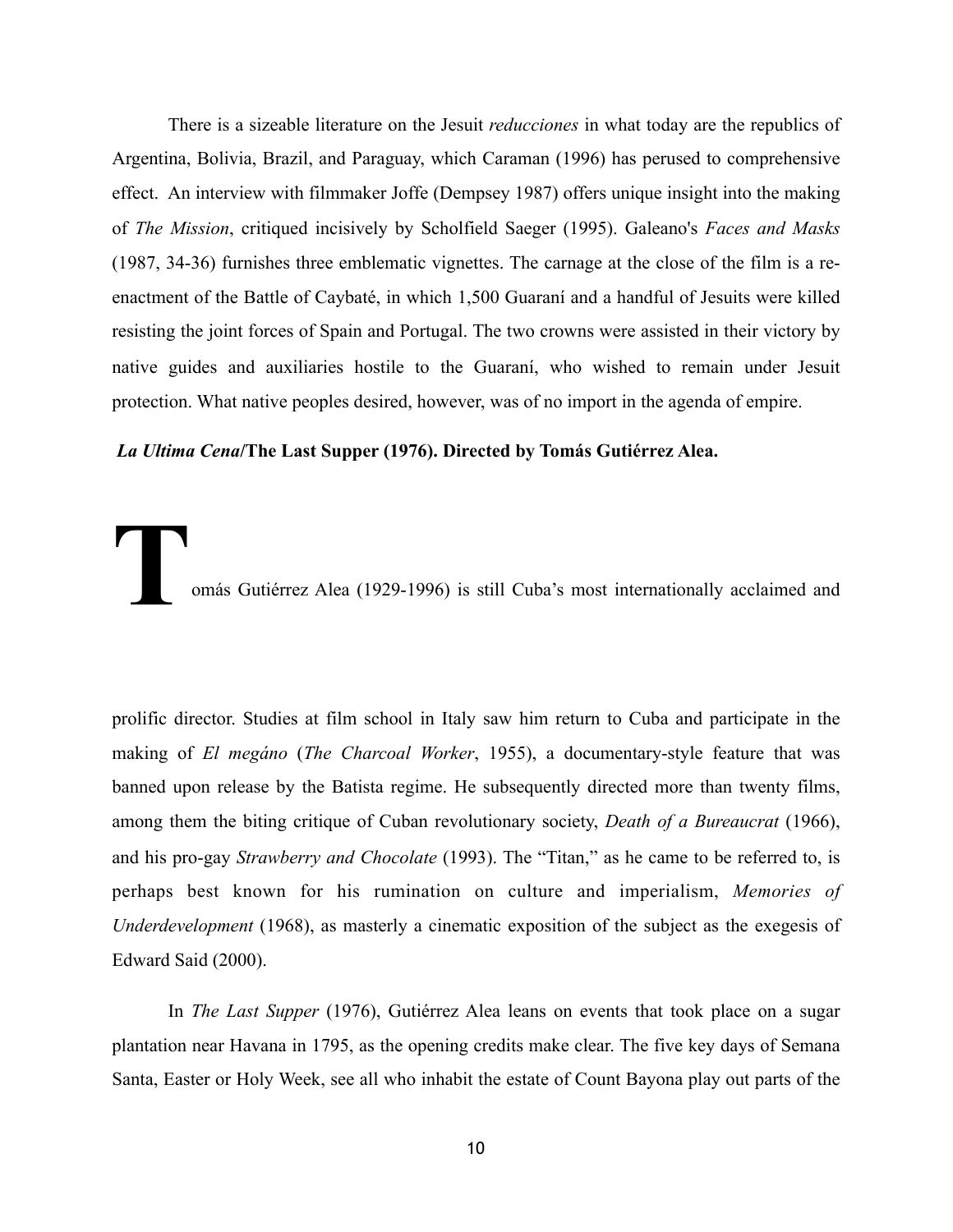life (and death) of Jesus Christ.

Miércoles Santo (Ash Wednesday) begins with Don Manuel, the plantation overseer, setting the dogs on a runaway slave, Sebastián. The Count arrives to inspect his domain. He is concerned about his spiritual welfare, as conversations with the plantation's resident priest reveal early on. Sebastián is caught and punished. Allusions are made to the slave revolt in Santo Domingo, the island today shared by Haiti and the Dominican Republic. Fear of a similar uprising in Cuba is fuelled by the Count's French-speaking plantation manager worrying that importing more slaves to increase sugar production will inevitably mean that blacks will outnumber whites and mulattos. "Este no es Santo Domingo," the Count asserts confidently. "This is not Santo Domingo." Apprehension heightens, however, when the Count asks Don Manuel to pick twelve slaves to join him at supper the following day.

Jueves Santo (Maundy or Holy Thursday) sees the chosen twelve dine with the Count after he washes and kisses their feet. The Count's resident priest is mystified. Don Manuel leaves in disgust. The slaves eat and make merry, extracting from the Count a guarantee that no work will be done the following day, the most important day in the Catholic calendar. The priest is at least happy that no work will sully the sanctity of Viernes Santo, Good Friday.

Good Friday, though, is just another day for Don Manuel. The sugar quotas have to be met. His insistence on forcing the slaves to work ignites rebellion, which runs its course through Sábado Santo (Holy Saturday) and terminates on Domingo de la Resurección, Easter Day.

Galeano's *Faces and Masks* (1987, 79) captures the drama of *The Last Supper* in one of his most riveting vignettes. The cross and the sword appear not as symbols of Christian compatibility but rather icons of mutual exclusion.

### **Post-colonial and Contemporary Scenarios**

### **Argentina**

*La Historia Oficial/The Official Story* **(Argentina, 1985). Directed by Luis Puenzo.**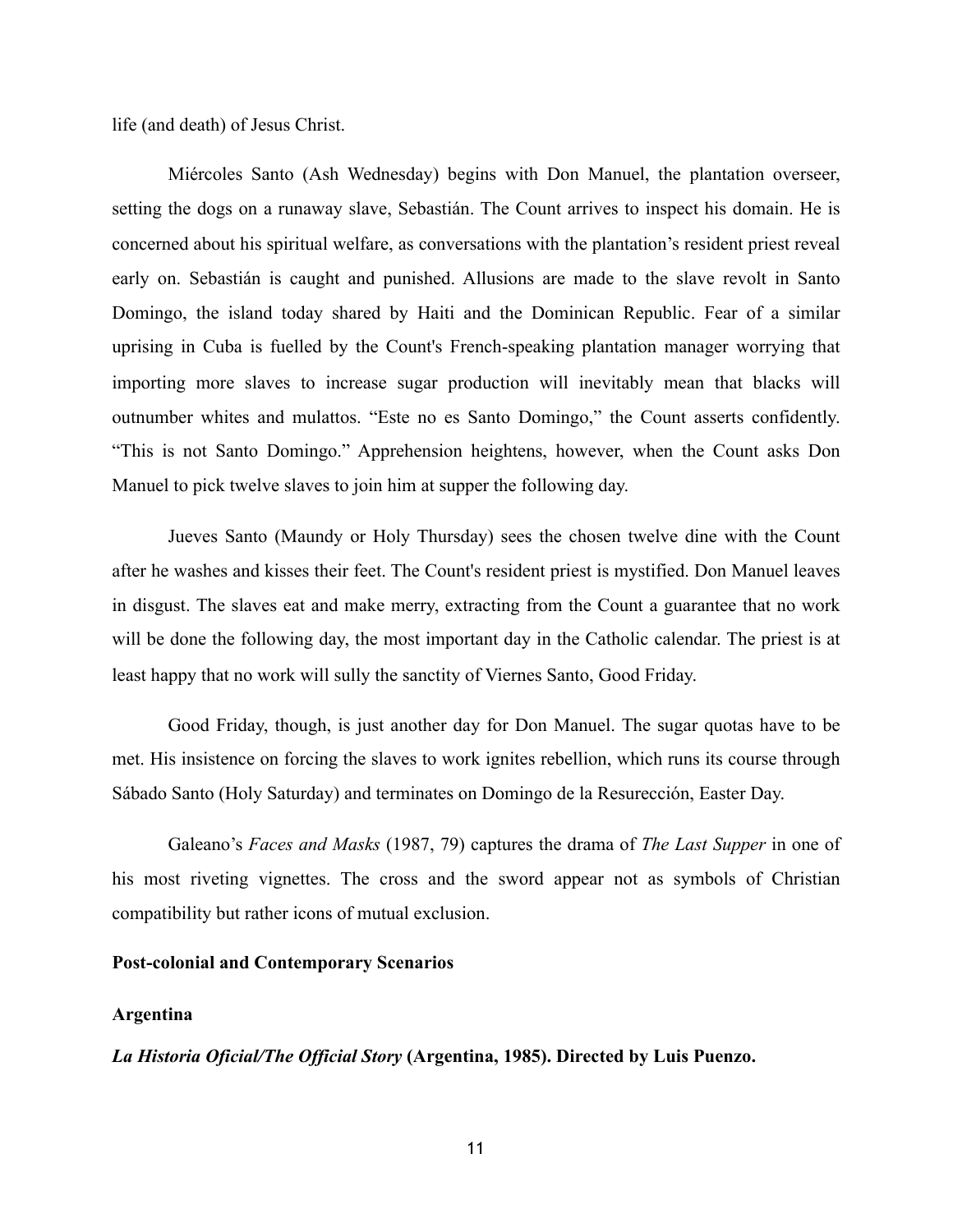# **Buenos Aires, 1983.** In the wake of the Falklands conflict, the worst of the "Dirty"

War" may be over. But the reckoning of Argentina's ill-fated invasion to claim sovereignty of the Islas Malvinas, to say nothing of the rule of the generals that preceded hostilities with the United Kingdom, has just begun.

Alicia and Roberto are a happy, welltodo couple. He is a successful businessman, she a high-school teacher of history. They have a fiveyearold daughter, Gabi, whom they adore. Gabi is adopted: Alicia and Roberto, long married, are unable to have children of their own. Their world is complacent, stable, assured – sheltered from the political turmoil that has wracked Argentina for so many years. The despair of the mothers and grandmothers who demonstrate for the return of missing offspring in the Plaza de Mayo is far removed from the day-to-day concerns of Alicia and Roberto.

Alicia's world begins to unravel when Ana, a longlost friend from schooldays, returns to Argentina after years in exile. Alicia learns of how Ana was tortured and forced to flee Argentina because of her relationship with a politicallysuspect partner. The horrified Alicia asks Ana why she didn't report the incident to the authorities. Ana is astounded at Alicia's naivety – to whom could she have turned when the authorities themselves are the ones responsible for apprehending, torturing, and killing thousands of "disappeared" citizens, an estimated 30,000 investigations now suggest?

Ana is suspicious of Gabi's background. She tells Alicia that many "disappeared" women were captured while they were pregnant, giving birth before they were killed. Babies born of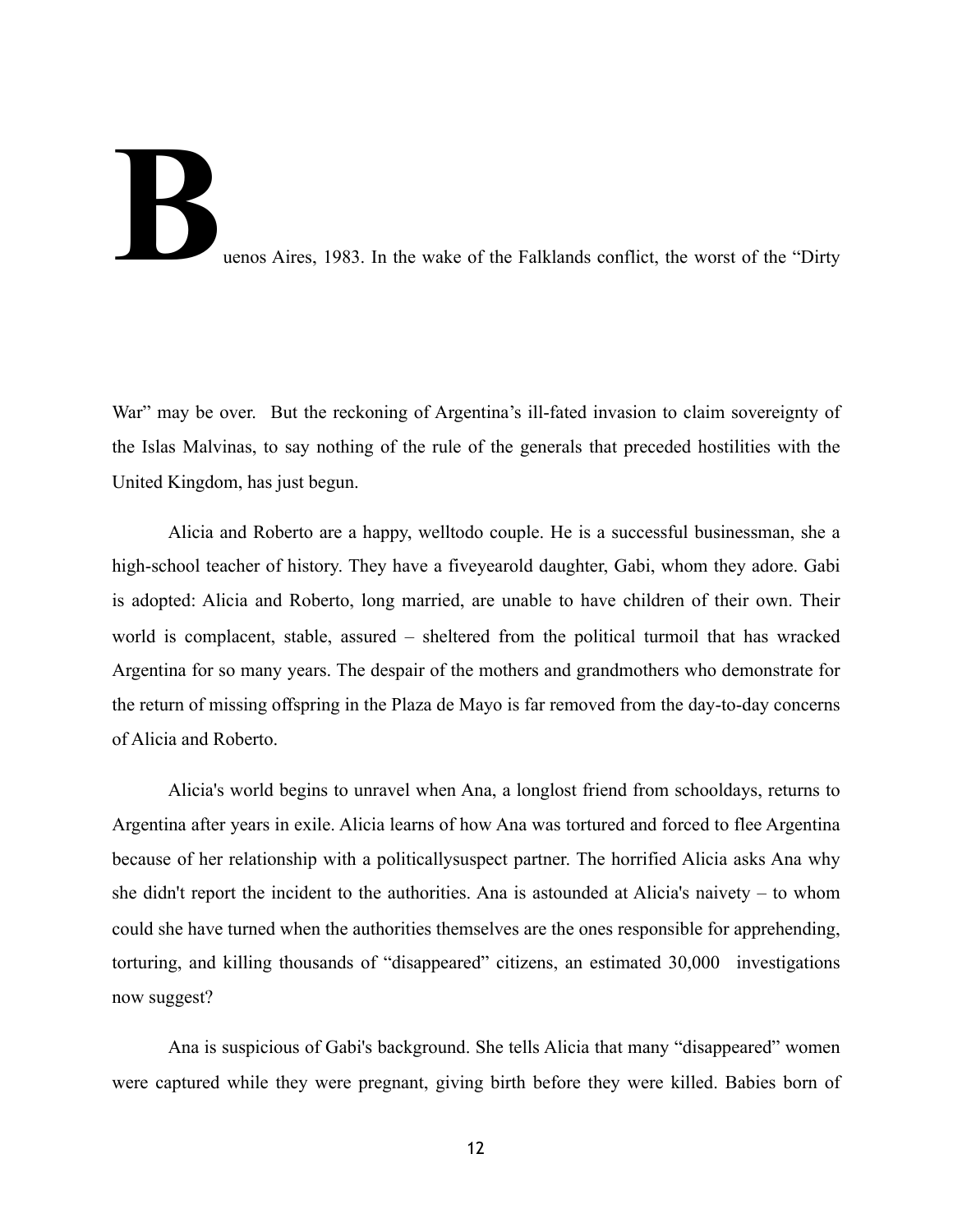"disappeared" mothers were then sold to families prepared to ask no questions, or adopted by military officers and their associates. Alicia begins to fear that Gabi may be one such child.

Alicia decides to embark on a quest for the truth, no matter what it might reveal. She questions her husband. Unsatisfied with Roberto's vague answers, she searches through hospital records. There she uncovers the identity of her daughter's parents, who were indeed both "disappeared." She meets and befriends the grieving woman who is Gabi's grandmother. Equally as ominous, however, Alicia realizes that Roberto's business dealings link him both to paramilitary forces and local and foreign entrepreneurs profiting from the government's maintenance of civilian calm at the price of horrendous human rights violations.

In a disturbing climax, Alicia confronts Roberto with her discoveries. Roberto responds violently. As the film ends, their marriage is in ruins. And Gabi's identity (and destiny) altered irrevocably.

Galeano's *Century of the Wind* (1988, 265-67) contains three vignettes as poignant about the "disappeared" and their children as *The Official Story*. The courage of the women Galeano calls "The Granny Detectives," who still demonstrate daily in the Plaza de Mayo in Buenos Aires, as well as the fate of thousands who were "disappeared," never to be seen again, is lodged forever in the conscience of a nation.

### **Bolivia**

*Yawar Mallku/Blood of the Condor* **(Bolivia, 1969). Directed by Jorge Sanjinés.** 

**T**<br> **T**o its confusion and distress, an indigenous community finds that its woman

members are becoming increasingly infertile, no longer able to bear the number of children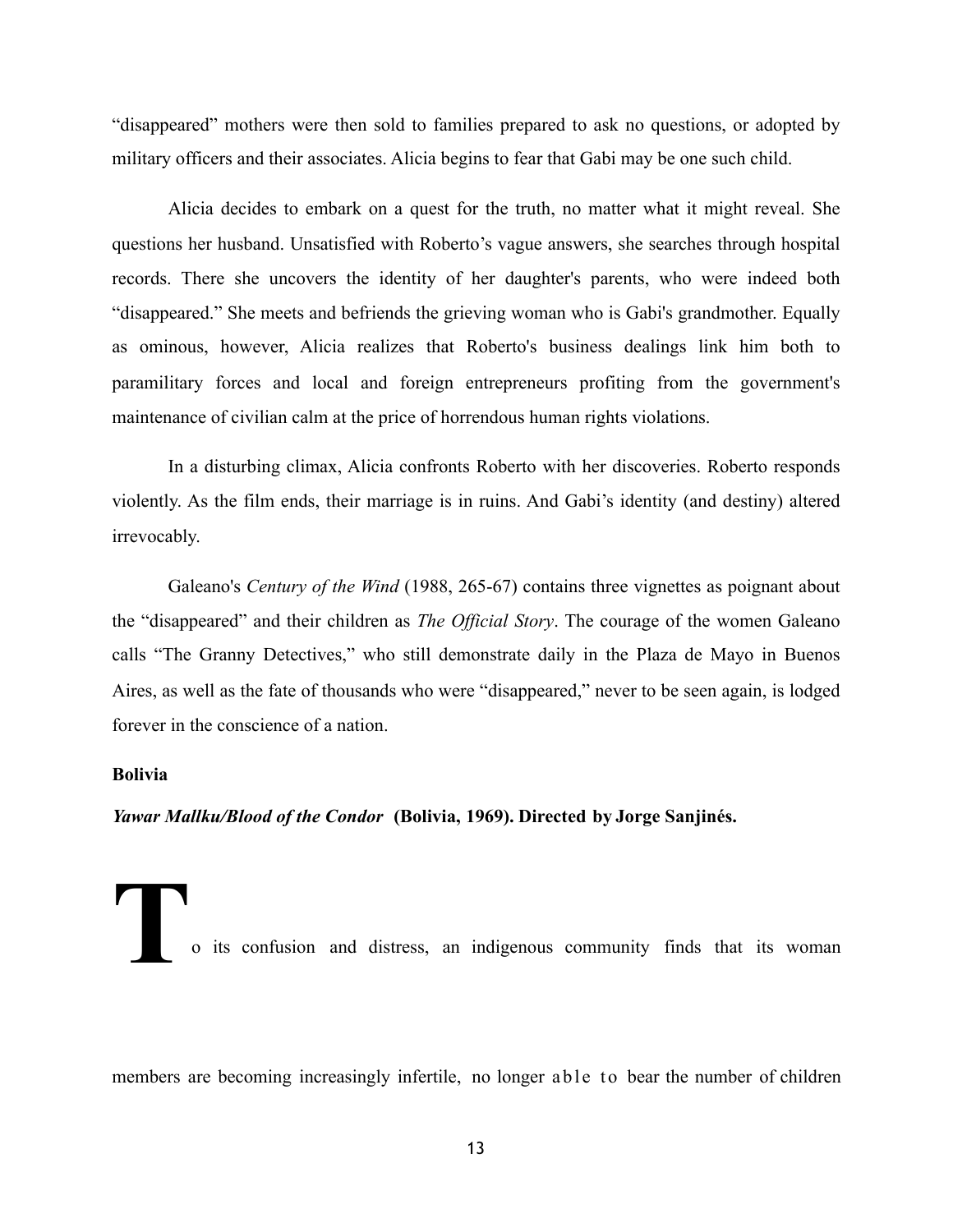essential for family and group survival. The film depicts the tragedy as it afflicts the life of Ignacio, once a proud father, village leader, and a happy man devoted to the welfare of his wife, Paulina, and their offspring. After the couple's children die from sickness, Paulina and Ignacio try to have more to replace them, but cannot understand why nature appears set against them. They consult a shaman who, divining coca leaves, speaks of an impediment: mother coca never lies. Ignacio retreats to the mountain, in search of illumination: he "fills himself with light" on the edge of an *altiplano* precipice, connecting Paulina's (and scores of other women's) inability to become pregnant with the arrival of an American medical mission. Ignacio concludes, in fact correctly, that "foreigners are sowing death in our women's wombs" by sterilizing them after the unsuspecting women last give birth. Ignacio and his fellow villagers take revenge.

Much of the film is narrated in flashback, so viewers must be patient, as well as imaginative, as the action unfolds, piecing bits together just as Ignacio had to. Made on a shoestring budget with mostly non-professional actors, parts of *Blood of the Condor* are rather wooden and unpolished, but bear documentary-style testimony. The film stands as a unique statement against the injustices, and inhumanity, of misguided development assistance, for the plot of the film stems from incidents that actually occurred. In the 1960s, U.S. medical teams carried out sterilization operations on indigenous women in Bolivia without their consent, not informing patients or partners about what was being perpetrated. The Progress Corps in *Blood of the Condor* is the real life U.S. Peace Corps, an organization that was expelled from Bolivia when its actions and complicity were uncovered.

The ever-resourceful Burton (1986, 35-48) furnishes an engaging interview, "Revolutionary Cinema," in which director Sanjinés addresses the challenges of making films in a country like Bolivia.

**Brazil** 

### *Bye, Bye Brazil* **(1980). Directed by Carlos Diegues.**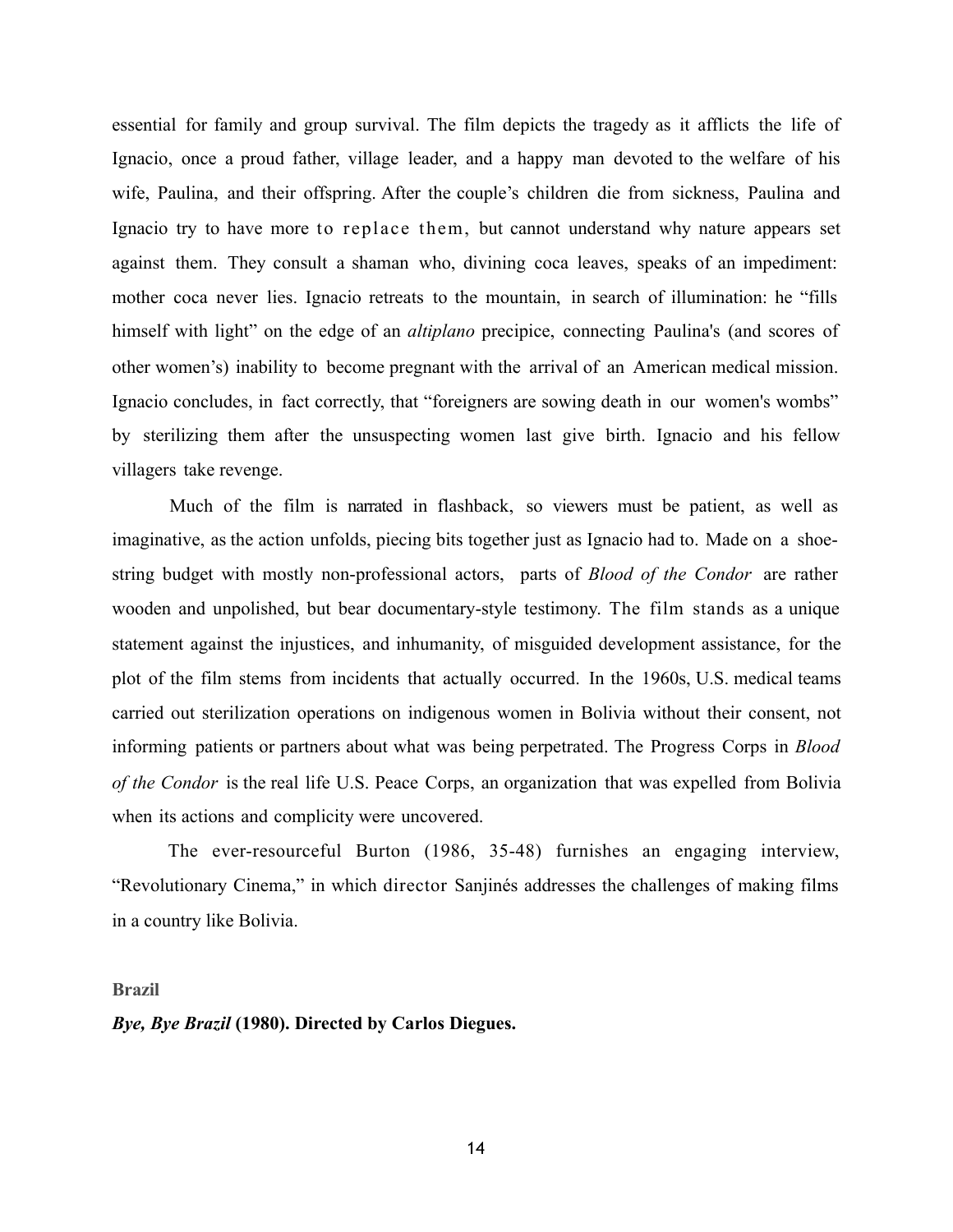### he Caravana Rollidei embodies the Brazilian Dream. Members of its travelling show

include (1) Lord Gypsy, a smoothtalking conman magician; (2) Swallow, a mute, strongman truck driver; (3) Salomé, an exotic dancer who doubles, when necessary, as a prostitute; (4) Cico, a naïve, idealistic accordion player; and (5) Dasdô, his more practicallyminded and very pregnant wife. Brazil is depicted as a land of infinite opportunity, where anything is possible and everything can be attained, especially material enrichment. A shared belief in a rosy future one day surely to be theirs propels the Caravana Rollidei on through adversity, disillusion, disenchantment, and disaster. Collectively, in the thoughts and behavior of a handful of people, the rhythm of Brazil is adroitly captured, the fortunes of the Caravana Rolidei forever changing as it traverses the length and breadth of the nation. Geographically, the film moves from the dry, impoverished *sertão* (backlands) of the Northeast to the frontier excesses of Altamira, then downriver to the bustling Amazonian port of Belem, and finally to the capital city of Brasilia. Everyone on the road has a story to tell – tragic, funny, sad, heartening, miserable, joyous, degrading, and uplifting. All Brazilian life is here, and we are left to marvel that so much ground can be covered, so much social, psychological, and physical terrain incorporated, in one, single, giddying cinematic sweep.

Latin American stereotypes abound: the macho male; the subservient, sexually exploited female; Indians as victims, vestiges, or savages, destined never to be on an equal footing with other Brazilians; rural squalor, urban grandeur; whites in positions of power and authority, blacks forever left out. Myth and reality coalesce. Besides being the name that Lord Gypsy baptizes Dasdô and Cico's baby girl, Altamira is conjured as a presentday El Dorado, a place of wealth and abundance that people search for, but never find.

In her interview with director Diegues, Burton (1986, 171-80) offers us an inside peek at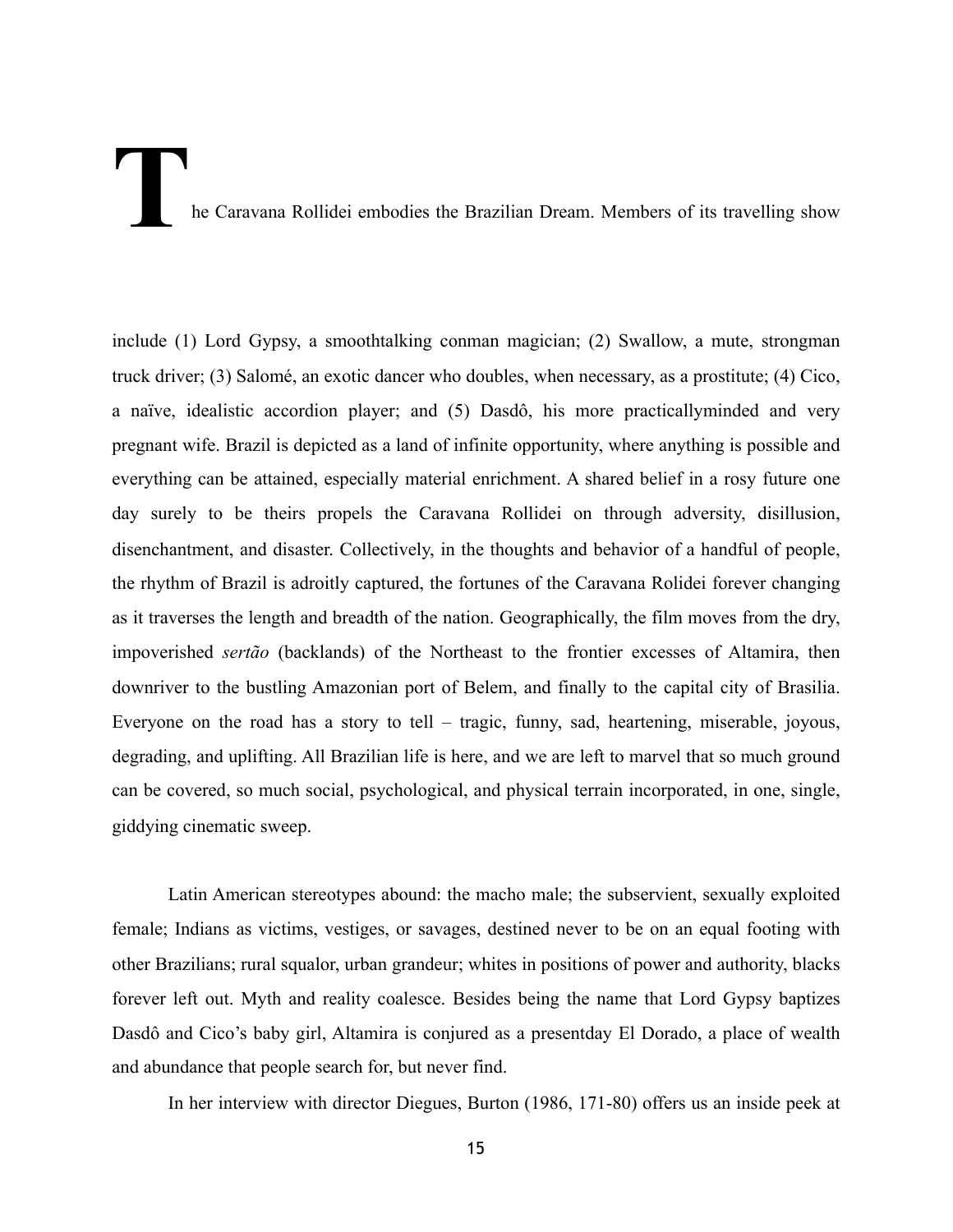"The Mind of Cinema Novo" that makes for engrossing reading. *Pixote* **(1980). Directed by Hector Babenco.**

**I**f *Bye, Bye Brazil* is the Brazilian Miracle as elusive dream, then *Pixote* (slang for "little

bastard") is the Brazilian Miracle as inescapable nightmare. Made in documentary mode by the Argentinian émigré Hector Babenco, the following synopsis of the film comes from an interview with Babenco conducted by George Csicsery (1982), aptly titled "Individual Solutions:"

During a routine police sweep of São Paulo streets, Pixote (Fernando Ramos da Silva), an abandoned tenyearold, Lilica (Jorge Julião), an effeminate adolescent, and other boys are taken to a juvenile detention center where they begin to learn the basics of survival in the face of police brutality, rape, and murder. When the web of intimidation and murder perpetrated by the police threatens to engulf them, several of the boys escape. Pixote, Lilica, and Diego (José Nilson dos Santos) find themselves on the street in a group led by Dito (Gilberto Moura), an older macho teenager who becomes Lilica's lover. They pursue a life of petty crime until Lilica makes a sexual conquest of Cristal (Tony Tornado), a drug dealer who commissions the gang to make a cocaine delivery in Rio. In Rio they are swindled by adult criminals, but inadvertently get their revenge when Pixote stabs the stripper who stole their drugs. Her purse yields a gun and enough money for Pixote, Dito, and Lilica to buy the rights to an aging alcoholic prostitute named Sueli (Marilia Pera), who becomes a mother and lover to the boys. Using her as a decoy they casually mug her customers at gun point. The crime wave leads to the group's most harmonious moments, until Lilica gracefully departs, his feminine role usurped by Sueli. One night during a botched mugging, Pixote kills both Dito and Sueli's American client. For a moment Sueli contemplates escaping to the country with Pixote, but then rejects him. Pixote goes out on the streets to start a new life, with the gun in his belt.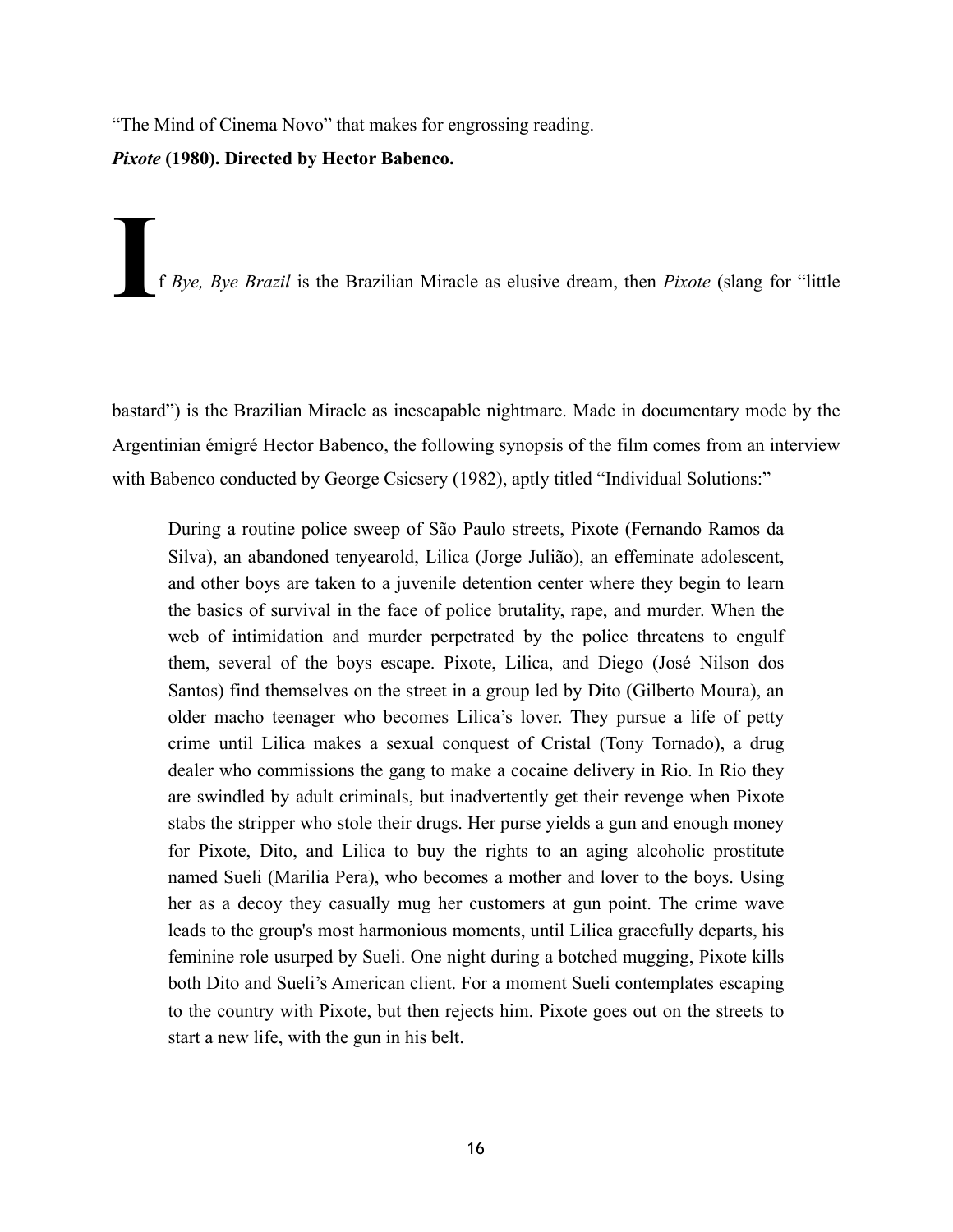The subject matter of *Pixote*, itself influenced by Luis Buñuel's neorealist masterpiece *Los olvidados* (1950), where the delinquent setting is Mexico City not São Paulo and Rio de Janeiro, spawned a genre of underdog "favela films," among them Walter Salles' *Central Station* (1998); Carlos Diegues' *Subway to the Stars* (1987) and *Orfeu* (1999); Fernando Meirelles' *City of God* (2002); and Jose Padilha's *Elite Squad* (2007). All with substantial merit, none packs the punch of *Pixote*. In a tragic case of life mirroring art, Fernando Ramos de Silva, the "fictional" Pixote, was shot dead during a police raid on August 26, 1987. He was nineteen years of age.

*Four Days in September* **(1997). Directed by Bruno Barreto.**

**T**he September in question is that of 1969. Rather than usher in <sup>a</sup> short period of

military rule, as many observers had anticipated, and some positively so, the 1964 *coup d'etat* that brought the dictatorship of the generals to power in Brazil has instead spawned a repressive regime, one that shows no sign of relinquishing authoritarian rule. Its critics are routinely "disappeared" or are imprisoned, tortured, and executed. How can the tragedy that has befallen Brazil be communicated to the outside world when the national press is censored and freedom of speech, like so many other democratic values, removed and deemed subversive?

This is the dire situation that a group of idealistic young people, women and men barely out their teens, decide to do something about. Fernando and César, who become Paulo and Oswaldo, join an urban guerrilla group, but their actor friend, Arthur, opts out of such a radical solution. A bank robbery to raise funds is only half-successful: money is seized, but there is a problematical snafu. Afterwards, Fernando/Paulo hits on the idea of drawing world attention to Brazil's predicament by kidnapping the U.S. Ambassador, the luckless Charles Burke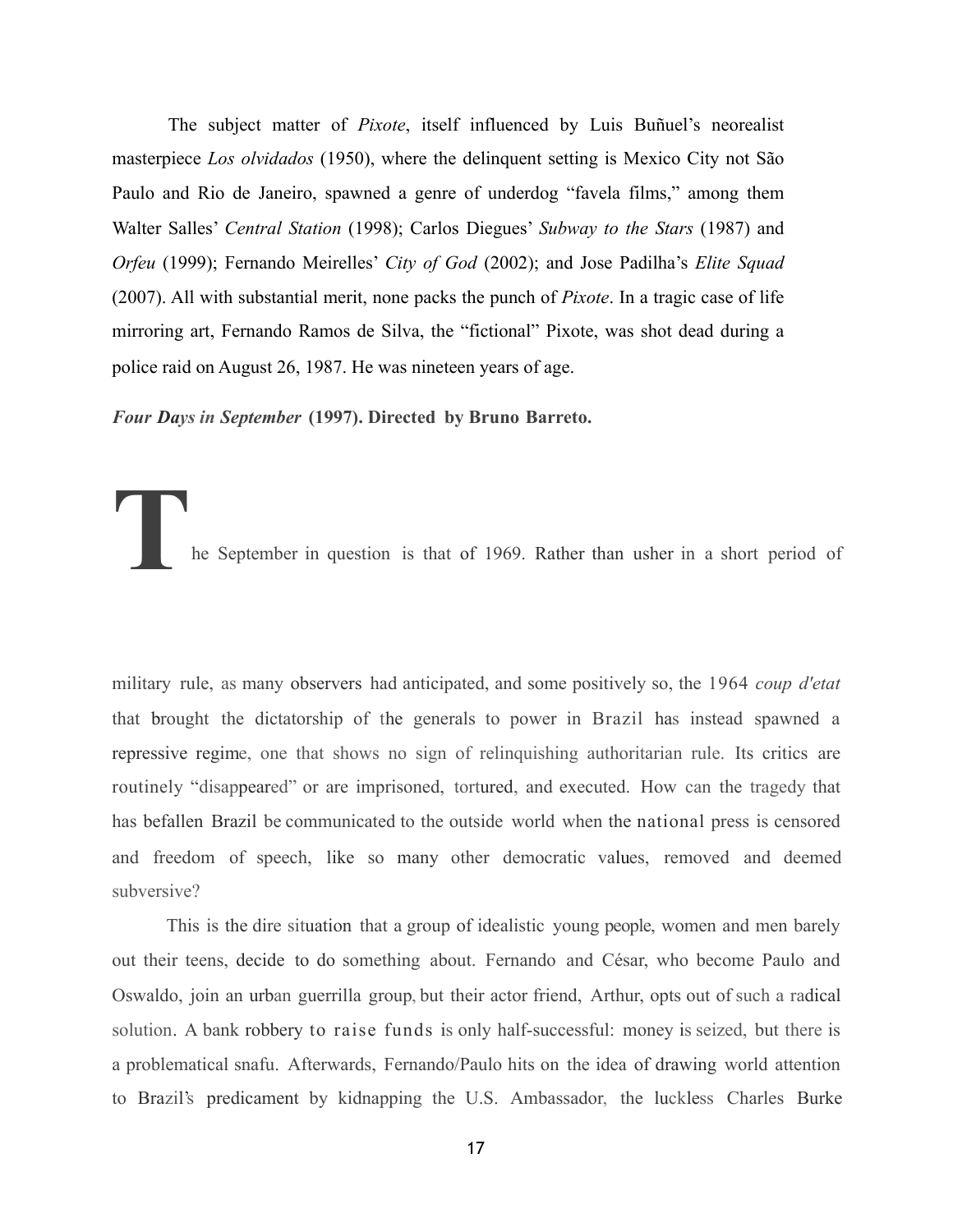Elbrick. More seasoned, street-smart revolutionaries are brought in to help the rookies carry out the abduction.

The drama unfolds from Thursday, December 4 to Sunday, December 7, by which time guerrilla demands must be met or Elbrick will be killed. Suspense reigns. Two epilogues, one a month later, another eight months later, make *Four Days in September* edge-of-the-seat viewing.

The military ruled Brazil for twenty-one years, until a civilian government signalled a return to democracy in 1985, but a democracy in which the generals for years thereafter continued to exercise considerable clout. As they do still, today.

### **Brazilian and Peruvian Amazon**

*Fitzcarraldo* **(1982)***.* **Directed by Werner Herzog\***

**F***itzcarraldo*, which echoes in many ways how he tackled the making of *Aguirre,* saw

Werner Herzog and his film crew return to interior South America, where they marshal spectacular settings in Peru and Brazil to tell the epic tale of Brian Sweeney Fitzgerald, "Fitzcarraldo." Thus far in life, Fitzcarraldo has failed to achieve two of his most nagging dreams: (1) constructing a Trans-Andean railroad to connect the Amazon rainforest with the outside world; and (2) establishing in the tropics a factory that will make ice. Played by Herzog's alter ego, the once again larger-than-life Klaus Kinski, Fitzcarraldo also yearns to construct an opera house, where his idol, Enrico Caruso, will be invited to perform. Securing money for the undertaking through the good services of his lover, Madame Molly, played by the alluring Claudia Cardinale, Fitzcarraldo gambles on a land option in hostile Indian terrain, which he believes to be abundantly stocked with natural rubber trees. Fitzcarraldo then converts a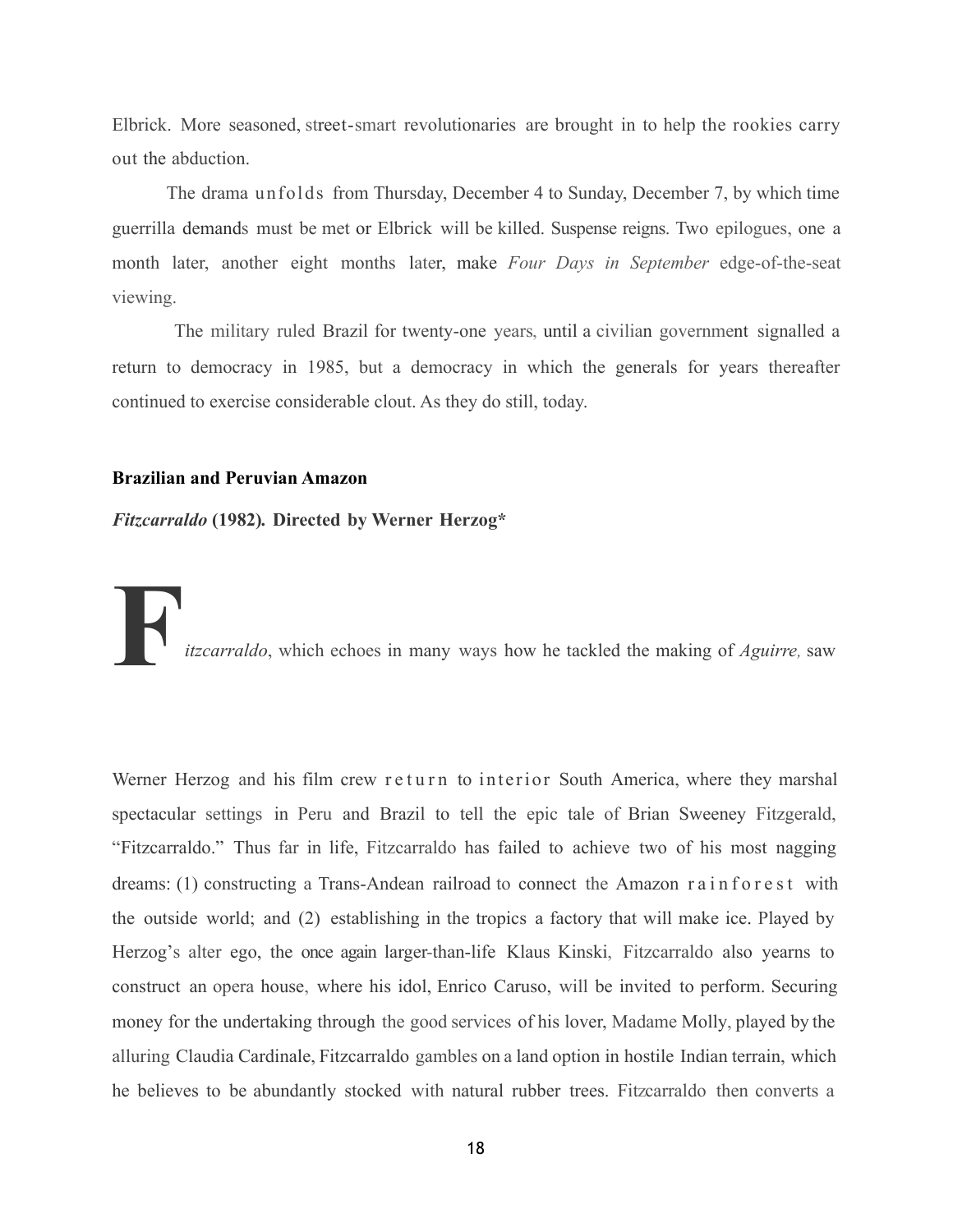passenger steamship into a commercial vessel and persuades a group of natives to haul it over a mountain, from one river system to an adjoining one, in order to open up new tracts for rubber exploitation. The ship and Fitzcarraldo both make it over the mountain, but at a cost measured not just in human lives. Does the venture succeed or fail? Viewers must ponder the outcome for themselves.

*Fitzcarraldo* is an extraordinary film, a dizzying daydream, a mad fantasy from start to finish. The opera house featured in the film's opening scenes is that of Manaus, built at the height of the nineteenthcentury rubber boom (Barham and Coomes 1996). Like European intrusion and misadventure in the first place, Herzog's strategies of turning Indians into film protagonists was fraught from the beginning with all sorts of logistical setbacks, to say nothing of moral dilemmas (**2**). *Burden of Dreams* (1983), a documentary by Les Blank about the making of *Fitzcarraldo,* leads viewers to wonder whether Herzog the director is even more demented an artist than Kinski the actor. The latter's autobiography, *Kinski Uncut* (1996), recounts his version of the making of *Fitzcarraldo*, offering a scathing account of the actor's dealings with both filmmakers.

(**\***) This synopsis leans heavily on the entry for *Fitzcarraldo* in Schwartz (1997).

### **Chile**

### *Missing* **(1982). Directed by Costa-Gavras.**

**A**mericans Charles Horman and his wife Beth are a recently married, happy young

couple. The harmony of their relationship, however, is not reflected in the fear and uncertainty that wracks daily life in their adopted South American home, an unnamed but unmistakable Chile. Real-life events are dramatically set in the immediate aftermath of the military coup of September 11, 1973, in which the democratically elected government of Salvador Allende was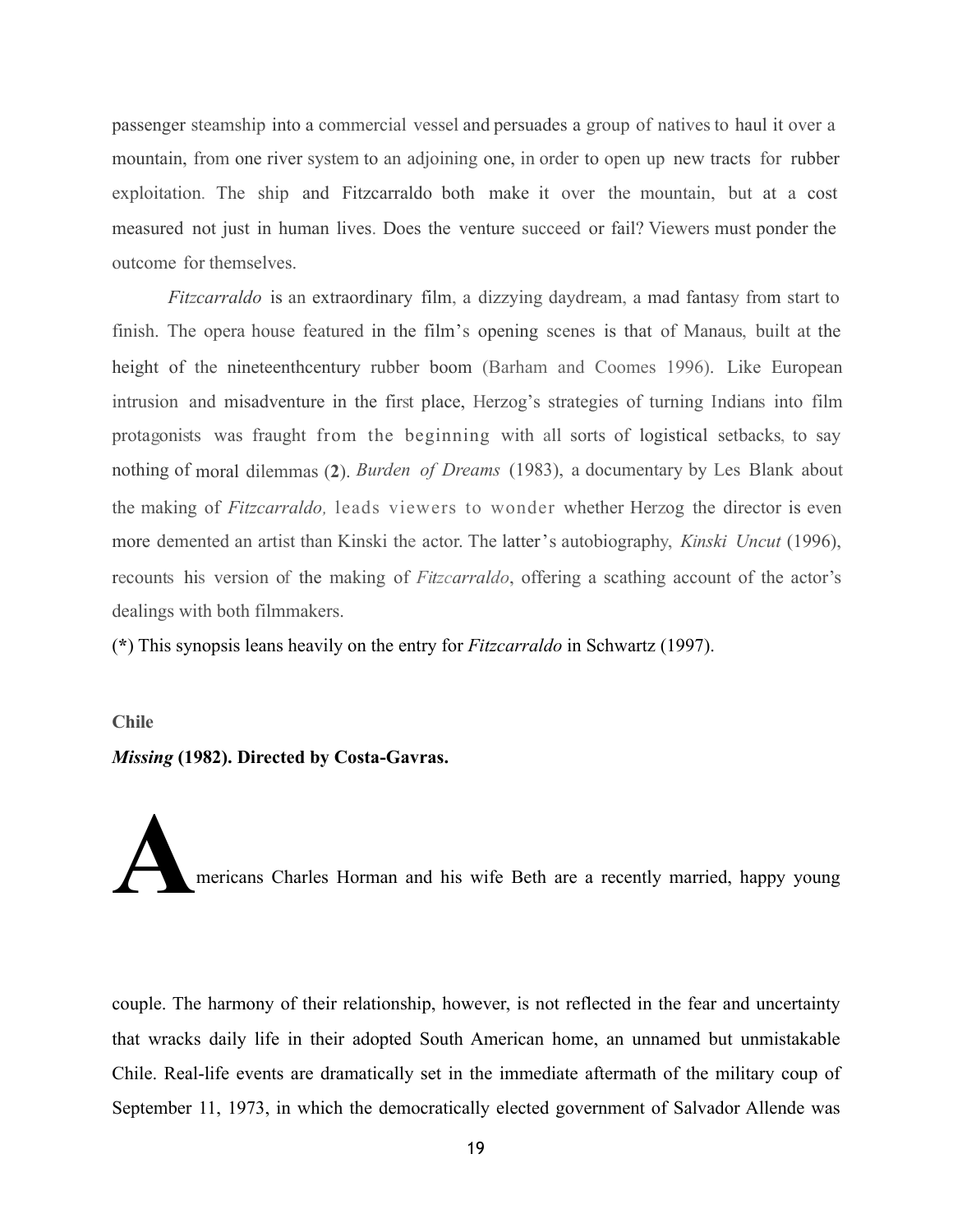overthrown by the Chilean armed forces, headed by General Augusto Pinochet. The U.S. State Department still denies that it was involved in the coup. Secretary of State at the time of the coup, which took place when Richard M. Nixon was in the White House, was Henry Kissinger, whose actions and invective against the Allende government have since been documented by Christopher Hitchens (2001) as constituting "a case for prosecution on counts of war crimes, crimes against humanity, and offences against international law."

One evening Beth fails to reach the safety of her house before curfew falls. She passes a tense night on the street. Upon returning home Beth finds that the Horman house has been ransacked and that her beloved Charlie is missing. She contacts her father-in-law, Ed, who comes to Beth's assistance, convinced that his son must have been up to something. What Ed finds out leads him to think the contrary. His and Beth's search for the missing Charlie sees them traverse a labyrinth of lies and duplicity that ends in an unwholesome revelation of the truth. "You play with fire, you get burned," a high-ranking American military official tells Ed; Charlie, he implies, may simply have seen or known too much about what was happening, hence his being "disappeared" and murdered, one foreigner among thousands of Chileans who met the same ignominious fate.

### **Central America**

### **El Salvador**

*Salvador* **(1985). Directed by Oliver Stone.**

et in war-torn El Salvador in the early 1980s, *Salvador* is a seedy film about American

involvement in Central America and the role of the media in portraying events then taking place. Stone deploys the film to critique the atrocities carried out by the Salvadoran armed forces, backed by U.S. military and political personnel, in the Cold War fight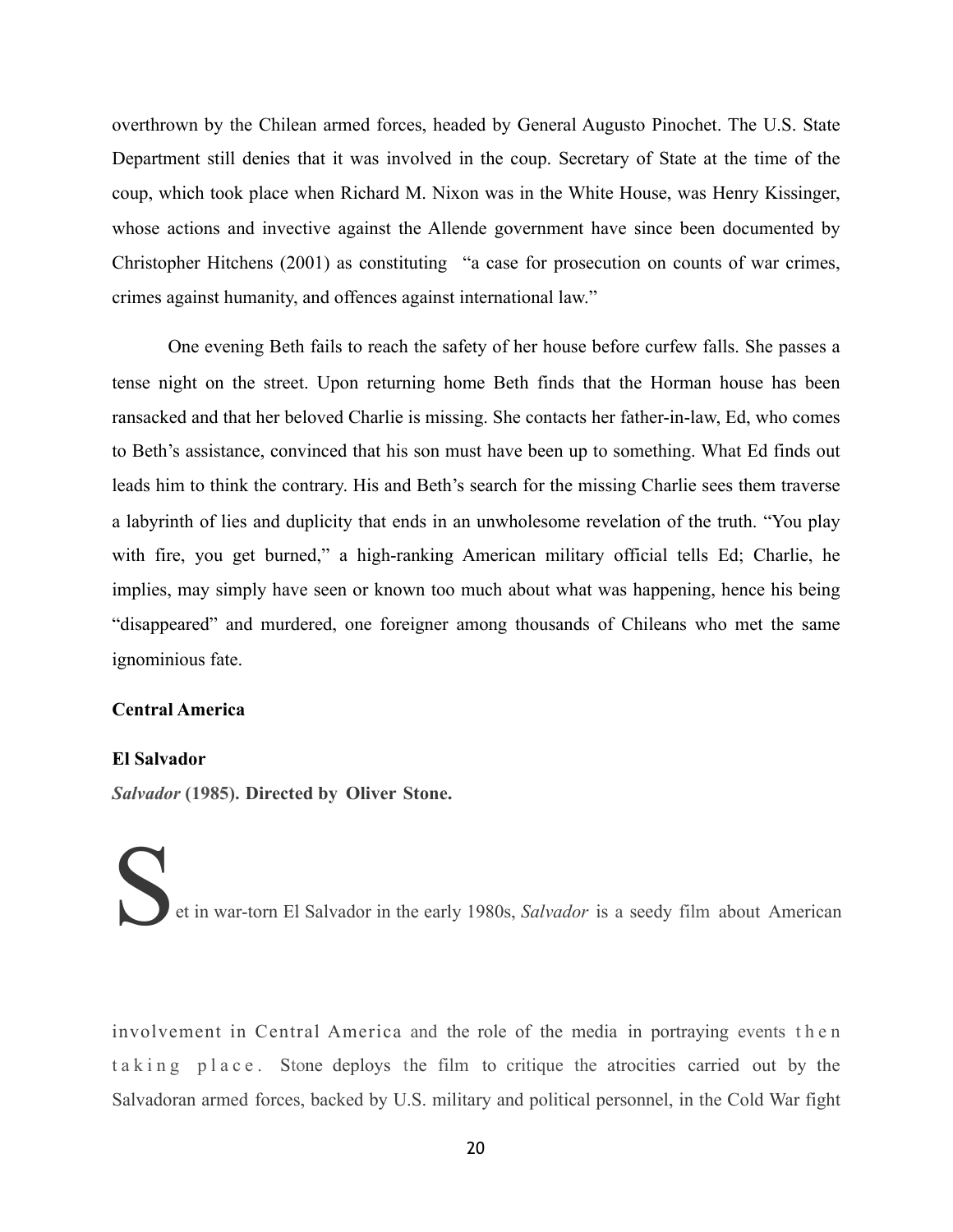against alleged communist intervention. The venal hypocrisy of American foreign policy figures prominently in Stone's exposition. Fictionalized episodes follow real-life chronology, highlighting pivotal incidents in a brutal civil war that claimed an estimated 75,000 lives.

The action revolves around photojournalist Richard Boyle and his protégé, an out-ofwork disc jockey called Dr. Rock. Boyle's character elicits a love-hate response from the viewer. On the one hand, he is a sleazy, low-life reprobate who uses people constantly. On the other, Boyle's fearless bent furnishes his clientele with reportage none of his competitors can even approximate. "You have got to get close to get to the truth," he asserts. "If you get too close, you die." Boyle sees his job to get as close as he can. His fellow journalists get their scoops while drinking beer and eying up the girls at the Camino Real Hotel, where their "informed sources" are U.S. military advisors and high-ranking members of the Salvadoran army. Boyle stomps (to) a different beat.

How to elicit accurate and reliable media coverage is addressed, if not resolved. Boyle, whether or not we like him, is an old hand and getting out the story. That U.S. aid to El Salvador was not cut off until word got out about the rape and murder of four American nuns on December 2, 1980, indicates the pivotal role of the media in molding public opinion. It also demonstrates the sad reality that only after four American lives are lost can the slaughter of so many more Salvadorans be comprehended, if not taken seriously. The relationship between blood and ink in the western media is as unjust as the geographies of inequality that perpetuate poverty in Central America in the first place.

### **Guatemala**

*El Norte* **(USA, 1983). Directed by Gregory Nava.**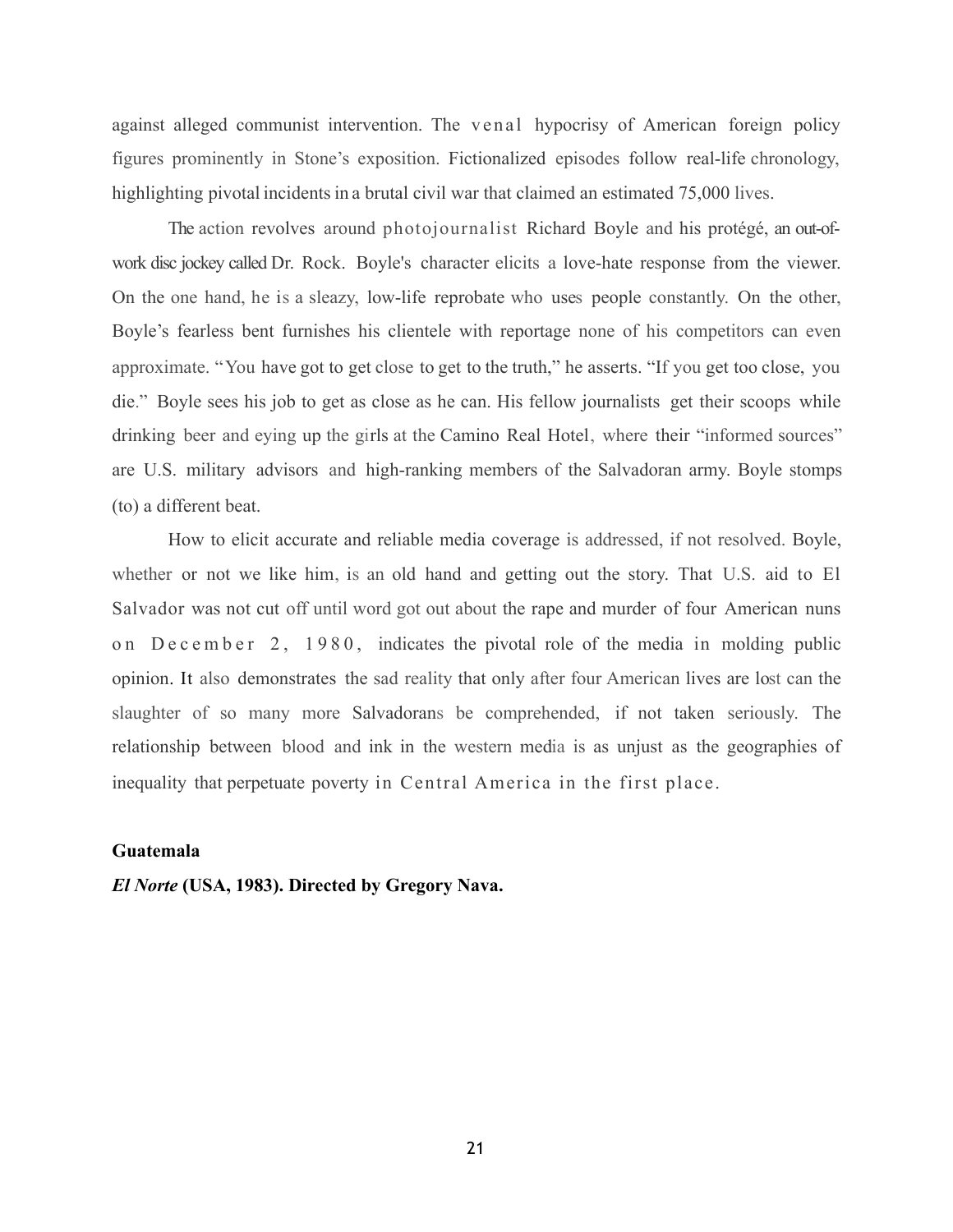### **66 Way of the Some have found their paradise, others just come to harm." So runs a**

line in "Amelia," a song that Joni Mitchell wrote in tribute to the intrepid solo pilot Amelia Earhardt. The song, from the road album *Hejira* (1976), epitomizes the flight for something better that lies at the heart of bittersweet *El Norte*.

I happened to be attending a conference organized by the Newberry Library in Chicago when *El Norte* was released. It was a bitterly cold December evening when I emerged on to Michigan Avenue after what the Fine Arts Theater billed as a World Premiere Engagement. I walked back to my lodgings frozen to the bone, but with my heart warmed by the film's lustrous beauty. I felt I had seen and been moved by a magnificent film, and wondered what kind of review it would receive from the celebrated Chicago film critic, Roger Ebert.

 "From the very first moments of *El Norte*, we know that we are in the hands of a great movie," Ebert wrote in the *Chicago SunTimes* on December 15, 1983. "It tells the story of two young Guatemalans, a brother and sister named Enrique and Rosa, and of their long trek up through Mexico to El Norte – the United States. Their journey begins in a small village and ends in Los Angeles, and their dream is the American Dream." He continues:

The movie begins in the fields where Arturo, their father, is a *bracero* – a pair of arms. He goes to a meeting to protest working conditions and is killed. Their mother disappears. Enrique and Rosa, who are in their late teens, decide to leave their village and go to America. They travel by bus and foot up through Mexico, which is as harsh on immigrants from the South as America is. At the border they try to hire a *coyote* to guide them across, and they finally end up crawling to the promised land through a ratinfested drainage tunnel. Los Angeles they first see as a glittering carpet of lights, but it quickly becomes a cheap motel for day laborers, and a series of jobs in the illegal, shadow job market. Enrique becomes a waiter.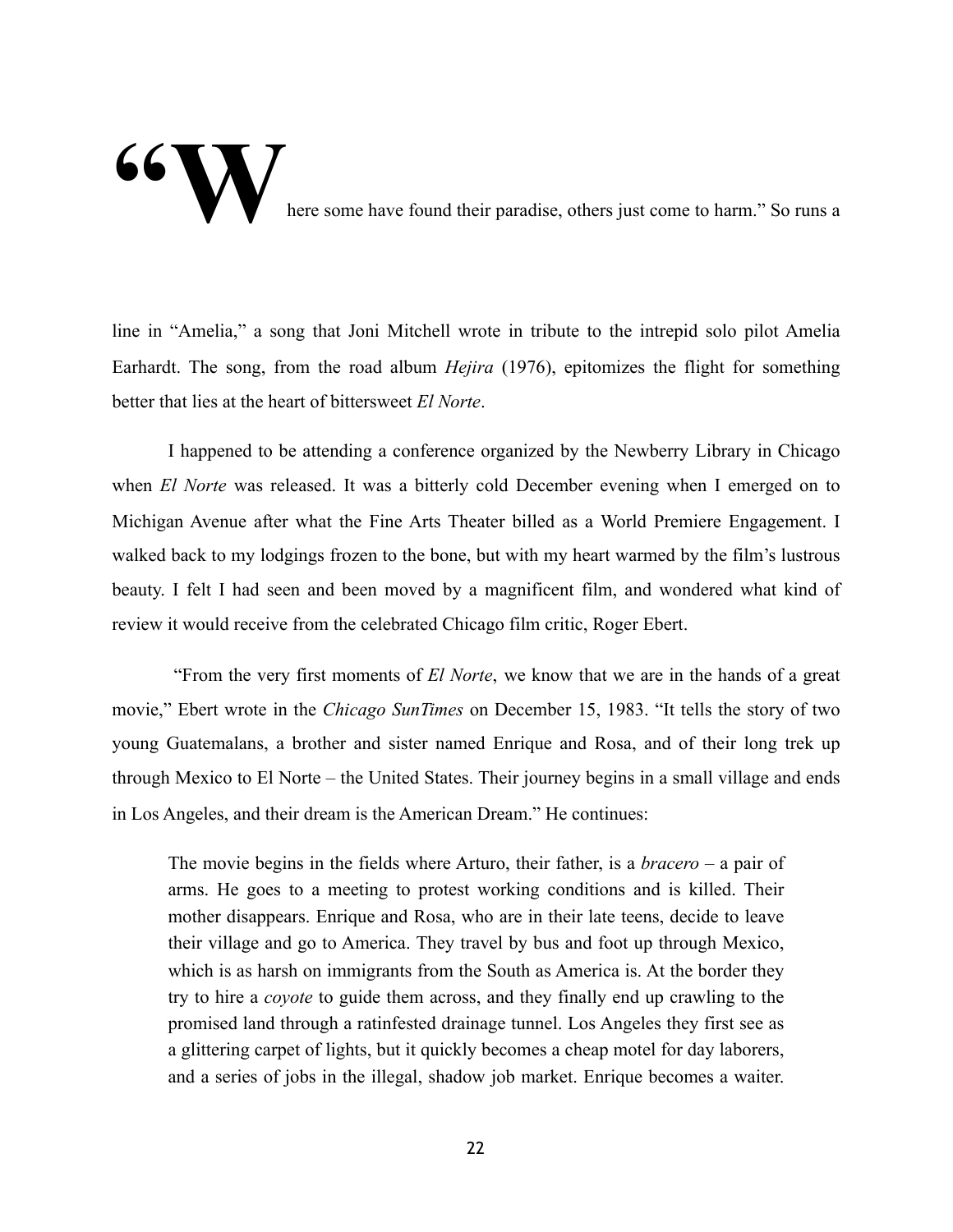Rosa becomes a maid. Because they are attractive, intelligent and have a certain naive nerve, they succeed for a time, before the film's sad, poetic ending.

 Cary Joji Fukunaga's *Sin Nombre* (2009, see below) may have reconfigured Central American immigrant plight, and regionalized more a parlous situation, but *El Norte* remains a worthy film, prescient and prophetic, well deserving of the "two thumbs" up" the judicious Ebert accredited it.

*Men with Guns* **(1997). Directed by John Sayles.**

**D**r. Humberto Fuentes is a resolute man of science. Close to retirement, the good

doctor has dedicated himself, life-long, to his profession, avoiding entanglement in the political upheaval tearing apart the unnamed country in which he practices, unequivocally Guatemala at the height of its thirty-six-year armed conflict (1960-1996). The proud physician once trained a group of his very best students to serve in remote parts of the country he himself has never been to. Fuentes seldom strays from the comfortable confines of the capital city, so awareness of the atrocities that stalk rural areas rarely register on his urban, and urbane, sensibilities. He's brilliant, but blinkered.

 All that changes when Fuentes bumps into his star student, Bravo, whom he discovers is working in a poor neighbourhood dispensing medicines. "Why are you not working in the countryside with the others?" Fuentes inquires. The scornful Bravo replies, "Ask Cienfuegos and he'll tell you why."

 Fuentes sets out the next morning in search of Cienfuegos. When he reaches the village where Cienfuegos is said to live, Fuentes is told that Cienfuegos has been murdered by "men with guns." Sayles constructs the doctor's voyage of discovery as an allegory of life and death.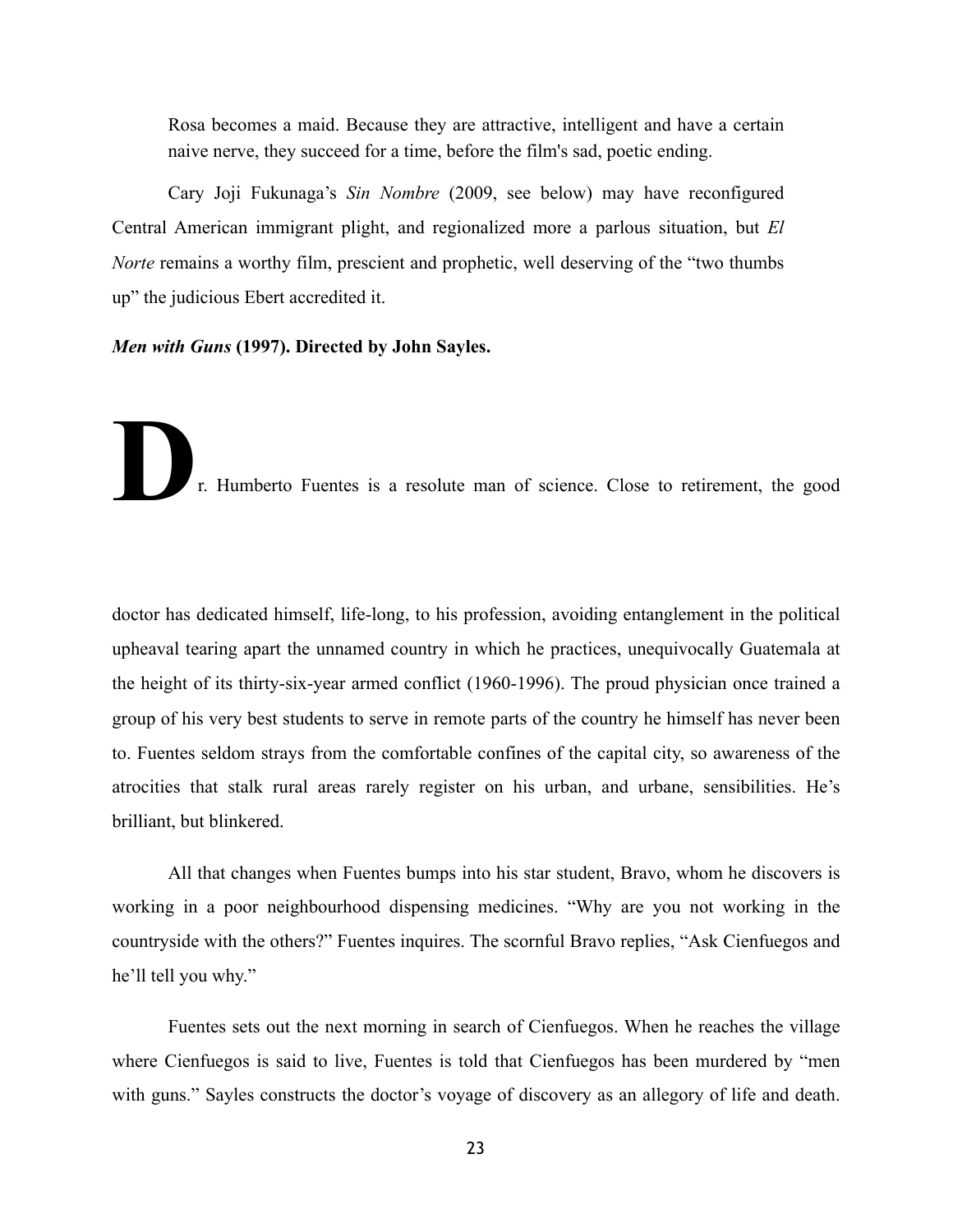The individuals and groups he encounters (the Salt People, the Sugar People, the Coffee People, the Banana People, the Gum People, the Corn People, and finally the Sky People) reveal a country whose killing ways force Fuentes to confront a dark reality he has never before suspected, or taken the trouble to find out about. When he finally approaches the refuge known as Cerca del Cielo, Close to Heaven, his epiphany draws to a close.

### **Honduras (Guatemala and Mexico)**

*Sin Nombre/Without A Name* **(2009). Directed by Cary Joji Fukunaga.** 

# **Negotiating illegal passage to the United States is never easy, at least for the**

disadvantaged of Mexico and Central America. In the case of Willy, better known by his gang name of El Caspar, and the innocent but quick-thinking Sayra, their situation is made even more hazardous by the fact that El Caspar is fleeing the retribution of his former associates in the Mara Salvatrucha, perhaps the most notorious gang in the region. Destiny has served them an impossible hand, but they chance it nonetheless. Will their fate be different once they reach the U.S. border, and cross over (like Enrique and Rosa in *El Norte*) into the promised land?

The film opens with El Caspar overseeing the rite of passage into the Mara Salvatrucha of El Smiley, still only a boy. His grandmother, try as she might, can do nothing to stop him from being inducted. In Tegucigalpa, Sayra gets to meet her father, with whom she journeys overland from Honduras through Guatemala to Tapachula, Mexico. There the train to the future, *La Bestia* (The Beast), is waiting. Sayra boards it with motives quite distinct from those of El Caspar, who finds himself thrown to her rescue. A bond is formed as the train winds its way north, pursued by El Smiley and members of the Mara Salvatrucha, bent on settling scores with El Caspar. Romance is on the rails, doomed in more ways than one.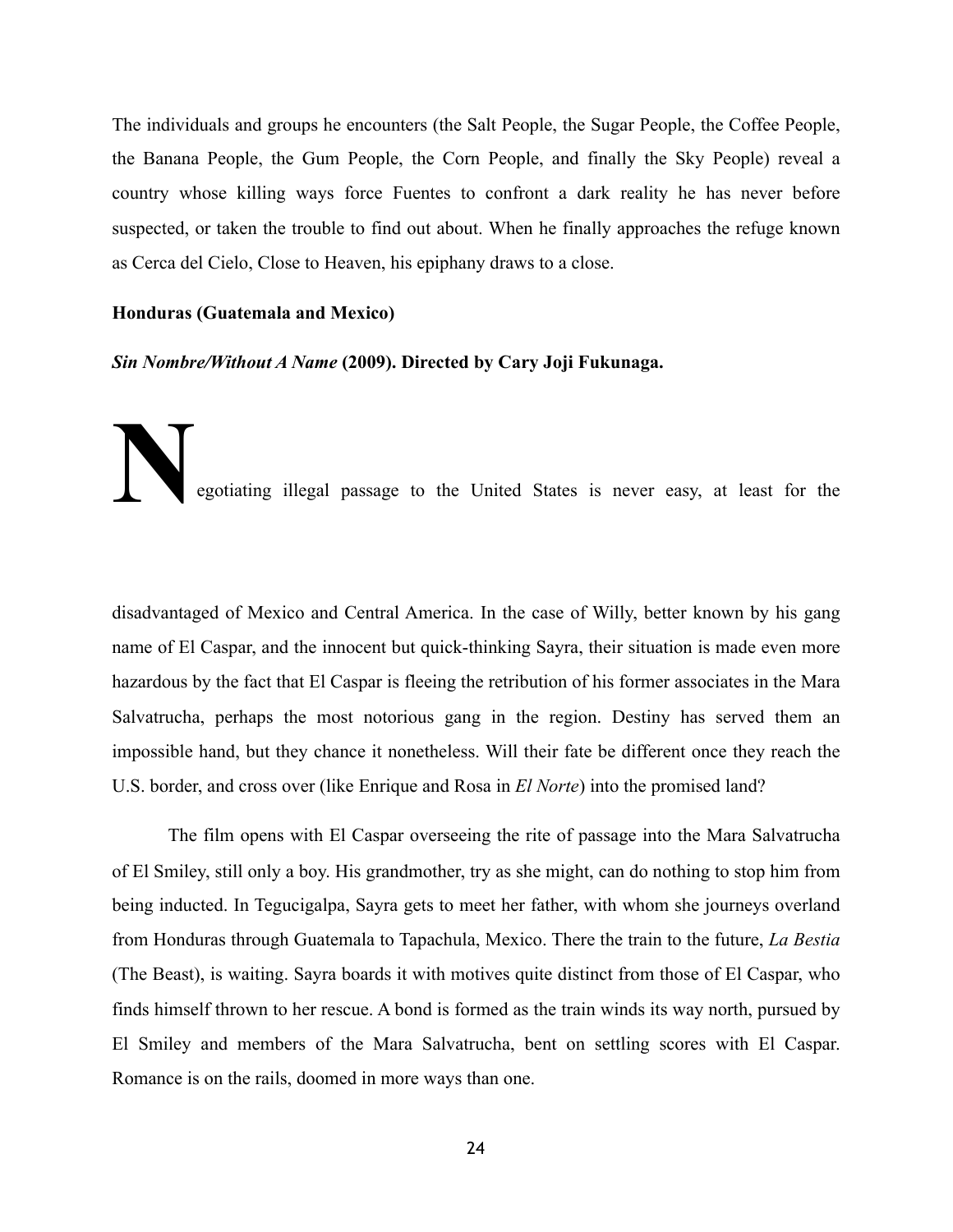The youth of the so-called Northern Triangle (El Salvador, Guatemala, and Honduras) are left to fend for themselves in a toxic, brutalized, unforgiving landscape not of their design or choosing, but one they must traverse and try to survive in nonetheless. There are no easy options, only day-by-day decisions to be made in the fine line between life and death, wafer thin not only for Sayra and Willy but also for millions more like them.

### **Nicaragua**

*Under Fire* **(1983). Directed byRoger Spottiswoode.** 

hen we watch the TV news at night, what criteria determine the content of our

viewing? As one announcer reads or another asks questions, what story is being told, what really is being inquired about? How are the rules of the game agreed upon, and how do we know if or when they've been broken? Can reporters whose job it is to cover an event be trusted to do so responsibly? Is it possible for them, ever or always, to be objective and detached? Is there anything wrong if they are not?

Donald Trump's trope of fake news had its precedent in Central America decades ago when another U.S. president, Ronald Reagan, held sway. Temporally, *Under Fire* is set prior to Reagan assuming power, in 1979, the year Sandinista revolutionaries in Nicaragua mounted an offensive that led to the overthrow of the U.S.-supported dictator, Anastasio Somoza, in July of that year. In the film, the dictator's days seem numbered until a rumor circulates that the chief guerrilla commander has been killed. Without him the revolution could lose steam, falter, and come to naught. Is he dead or alive? Three American reporters make it their task to find out. In so doing they compromise what hitherto they considered inviolable ethical conventions. One of them, a photojournalist, declares: "I take pictures; I don't take sides." Later, after people he knew are killed, as justification for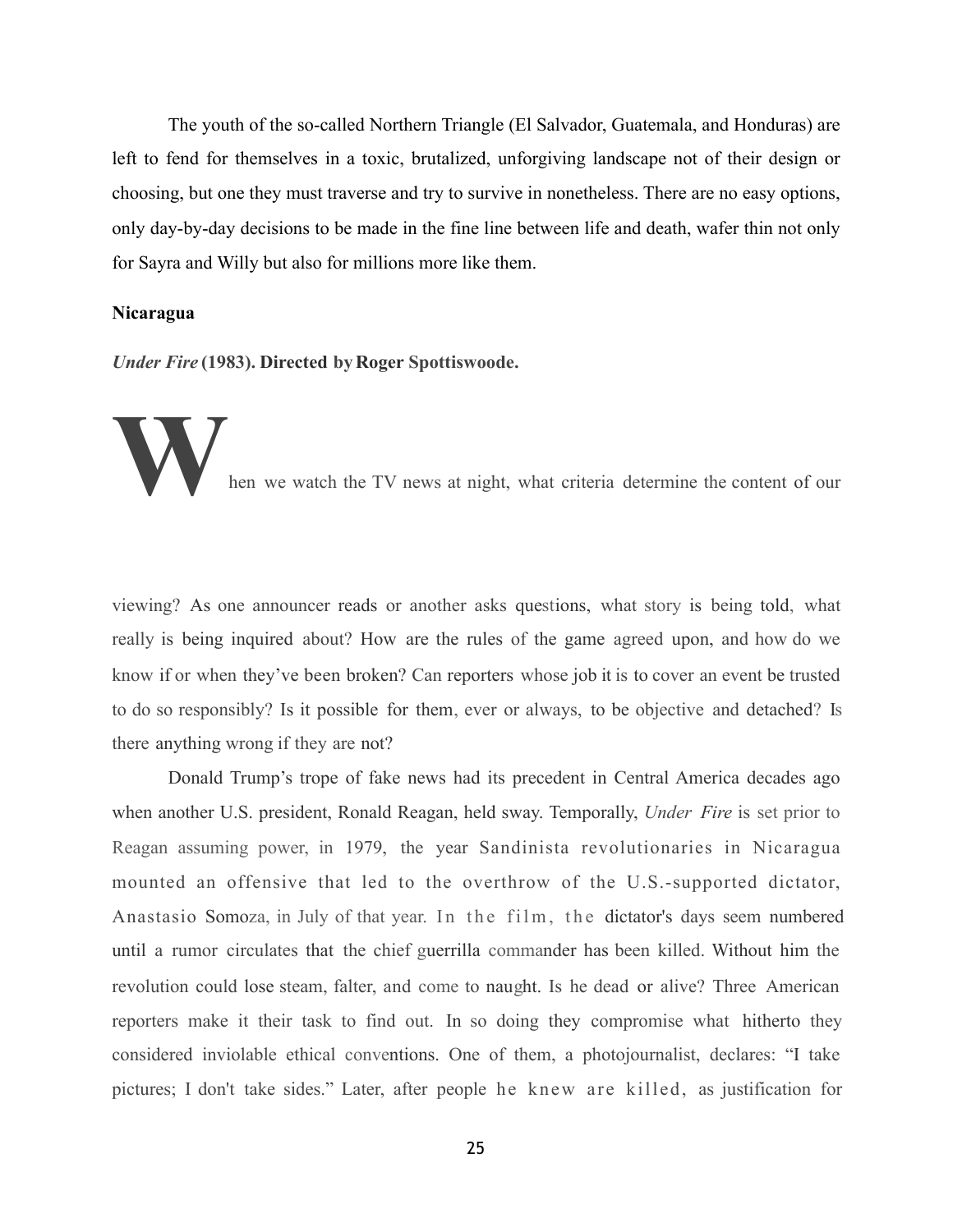conduct deemed "unprofessional," he confesses: "I guess I just saw one too many bodies."

One body he did not count on seeing is that of his close associate, a fictionalized composite of the real-life Bill Stewart, the ABC newsman whose murder by Somoza's National Guard on June 20, 1979, was filmed by his cameraman, Jack Clark, as it actually occurred. Somoza's days were numbered after Clark's footage went viral. But why should the death of one American, a local asks poignantly, the film implicitly too, mean more than the death of tens of thousands of Nicaraguans?

### **Colombia**

*María, llena de gracia/Maria, Full of Grace* **(2004). Directed by Joshua Marston.** 

aría Álvarez, seventeen years of age, is a young woman with decisions to make.

Her home life is crowded and tense, fraught with confrontation as she tries to assert herself while living cheek-by-jowl with her mother, grandmother, sister, and infant nephew. Responsible adult males are nowhere to be seen, not least in the character of María's boyfriend, Juan. To the problems of family and a so-called relationship with Juan, things at work are just as bad, for María's job – she plucks thorns from roses in a local nursery – is menial and unsatisfying. Frustrated if not disaffected by her small-town lot, María quits her job, splits with Juan, and falls out with her mother and sister. Crisis reigns.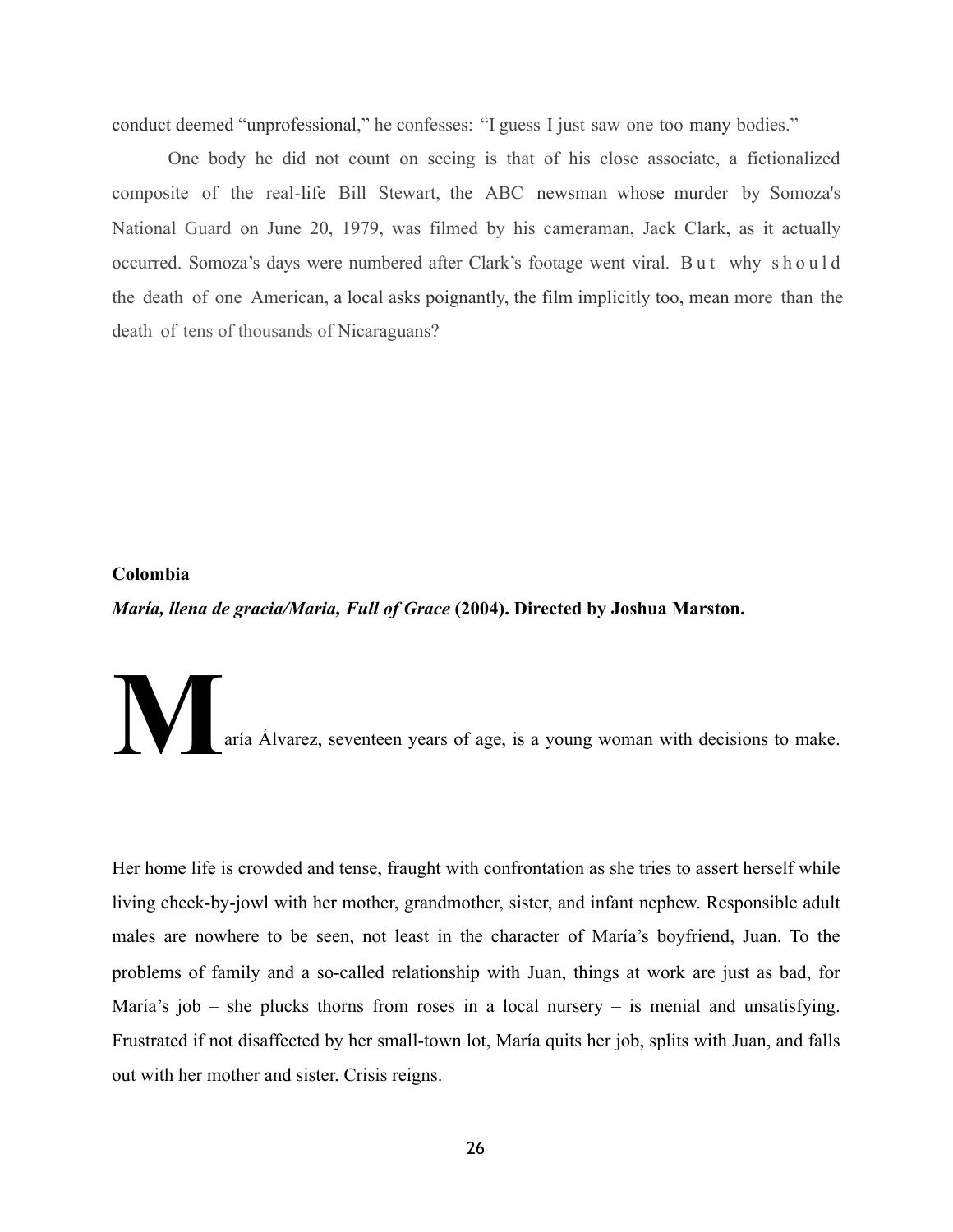A spin on the dance floor with the dashing Franklin leads to a lucrative but potentially dangerous option: that of transporting capsules of heroin to the United States. In Bogotá, María is taken through the drill, trained not as a solitary "mule" but as one member of a pack that also involves her friend Blanca from the flower factory and an acquaintance called Lucy. Arrival in New York does not unfold according to plan.

"These gringos don't know a thing," María's dealer had assured her back in Colombia. It turns out they do. Crisis reigns again.

"America is too perfect, too straight." Lucy's words could not be further from the truth. Her sister, Carla, seeks the counsel of another Colombian living in New York, Don Fernando, in real life Orlando Tobón: he's "Mr. Fix It," and actually plays himself (Kilgannon 2004; Wilkinson 2007). Carla and Don Fernando become enmeshed in María's predicament as she struggles to find a way out.

"It's what's in you that counts" we discern on a billboard that María walks past at the airport, seeing off Blanca on her return to Colombia. Mother-to-be María stays behind, carrying the future with her. The narco-geography that pervades Latin America, where it takes more lives than any other malaise, is nowhere enacted with such fine-grained attention to detail, and everyday resonance, as in this somber film.

### **Mexico**

*Y Tu Mamá También* **(Mexico 2001). Directed by Alfonso Cuarón.** 

**J**ulio and Tenoch, the youthful protagonists of *Y Tu Mamá También*, inhabit a Mexico of

their own whimsical creation. Tenoch's background is privileged: his well-to-do family has even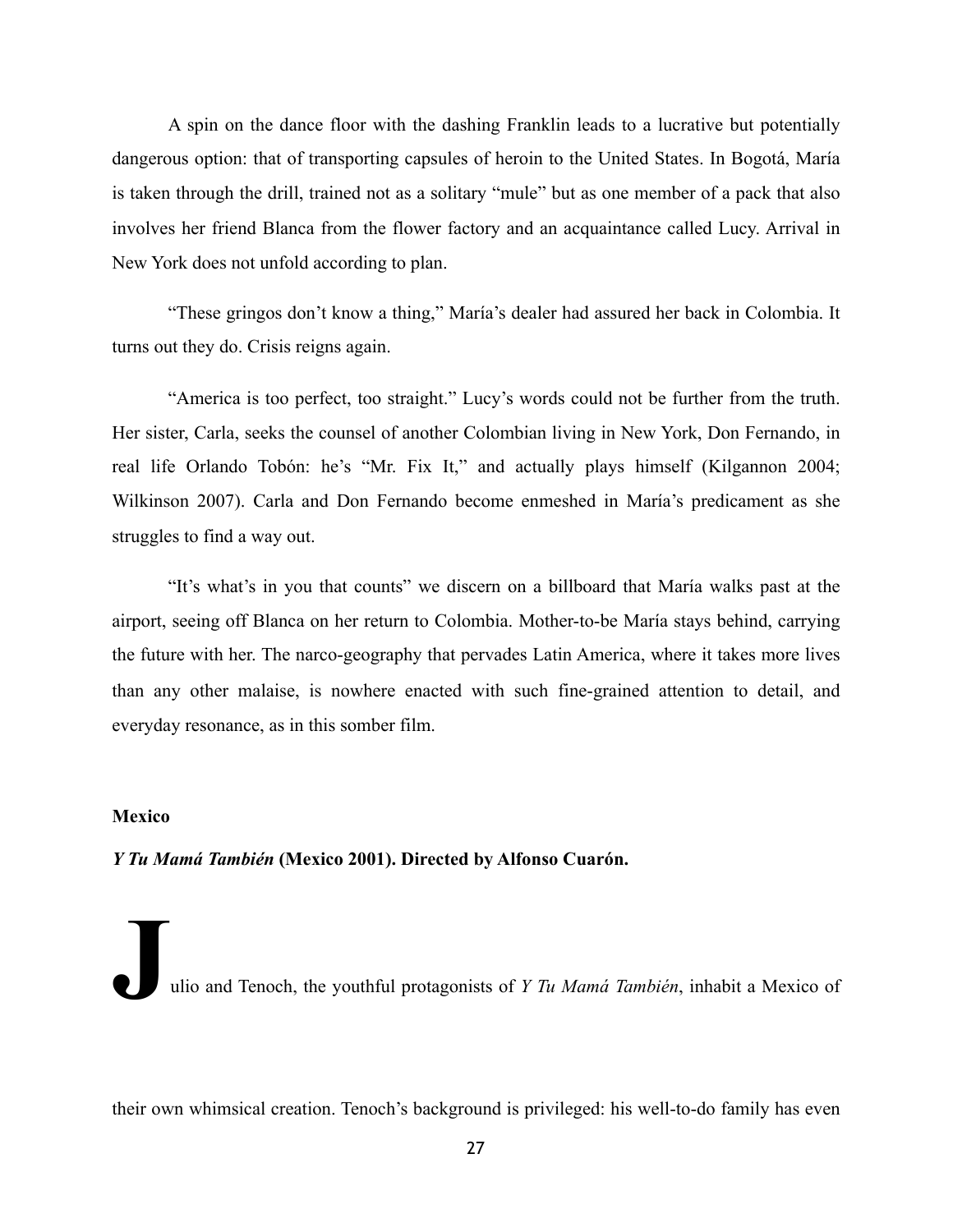lived in Canada, one of Mexico's NAFTA partners, his father having been dispatched to Vancouver for a spell while the heat of a scandal in which he was embroiled died down. Julio's social origins are less auspicious, but fate having thrown them together he is happy to accompany Tenoch on the joy ride they embark upon. The two friends horse around, party hard, smoke dope, fornicate, fart, and masturbate without a care in the world. Meanwhile, other Mexicos an off-screen narrator informs us about scream in silence, barely registering on Julio and Tenoch's weeded-out consciousness. Only when Luisa enters their lives does a grounded sense of reality intrude, and shake things up. Hard lessons are learned on the road to Boca del Cielo. Knocking on Heaven's Door, they gain entry, become a ménage à trois, and enjoy a drunken one-night stand. The following morning, each goes their separate way. Somehow Mexico endures, but casualties are incurred along the way.

A frank, sexually explicit, morally disconcerting mediation on individual behaviour as well as class values and national mores, *Y Tu Mamá También* engages head on a visceral Mexican concern: the enormous costs of modernization, most recently in the guise of globalization and neoliberal reform, and the high price of human survival.

**Endnote**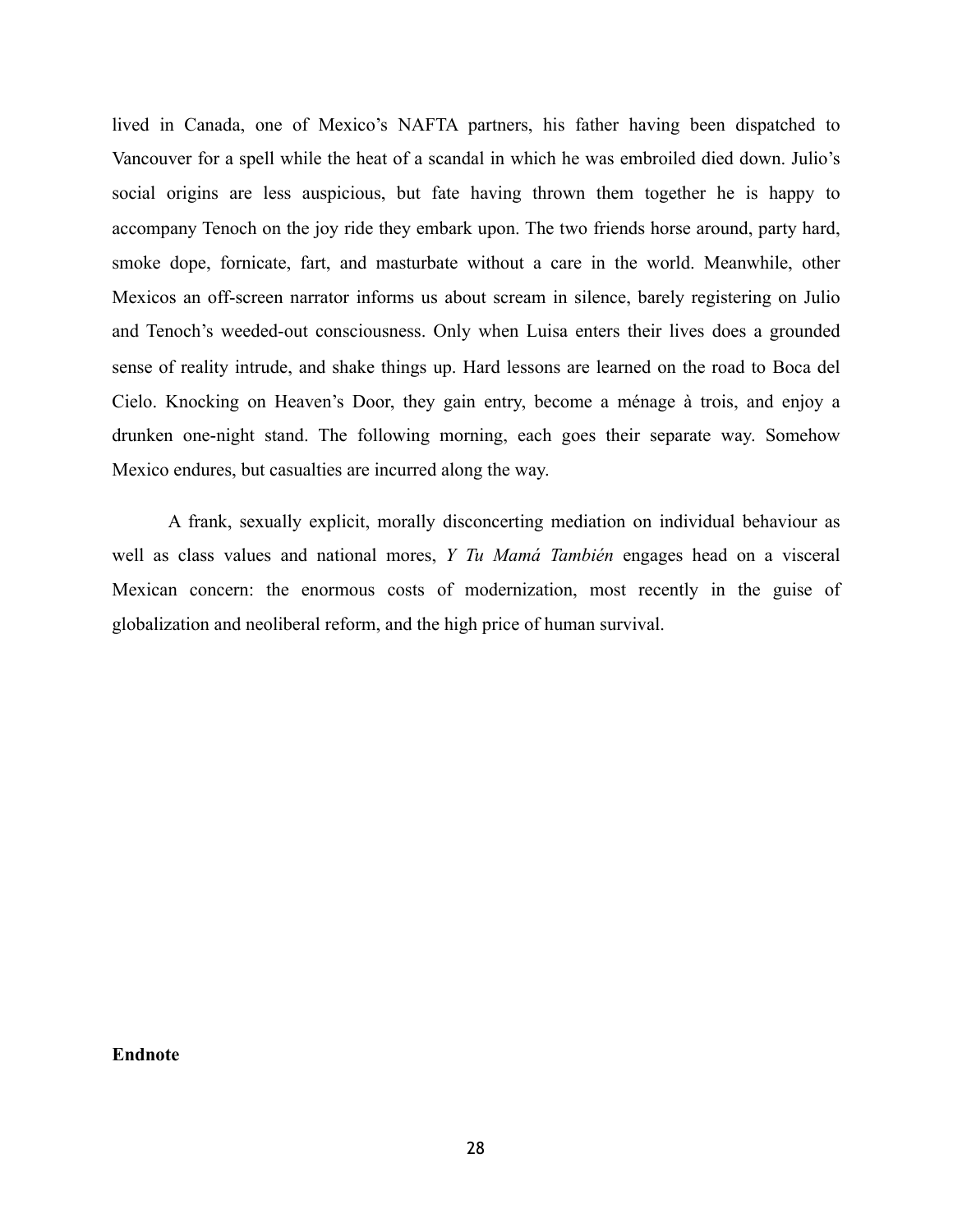(**1**) The case I advance here in favor of cultivating visual geographical literacy is similar to that made two decades ago by Dale Graden and Dennis West (1998) in relation to film being used as a tool for teaching Latin American history.

### **References Cited**

Adorno, Rolena and Patrick Charles Pautz. 1999. *Alvar Núñez Cabeza de Vaca: His Account, His Life, and the Expedition of Pánfilo de Narváez*. 3 vols. Lincoln and London: University of Nebraska Press.

Balkan, Evan L. 2011. *The Wrath of God: Lope de Aguirre, Revolutionary of the Americas*. Albuquerque: University of New Mexico Press.

Barham, Bradford L. and Oliver T. Coomes. 1996. *Prosperity's Promise: The Amazon Rubber Boom and Distorted Economic Development*. Boulder, CO: Westview Press.

Bishop, Morris. 1933. *The Odyssey of Cabeza de Vaca*. New York: Century Company.

Blank, Les. 1982. *Burden of Dreams*. The Criterion Collection.

Burns, E. Bradford. 1975*. Latin American Cinema: Film and History*. Los Angeles: UCLA Latin American Center Publications.

Burton, Julianne, ed. 1986. *Cinema and Social Change in Latin America*: *Conversations with Filmmakers*. Austin, TX: University of Texas Press.

Butzer, Karl W. 1992. *The Americas before and after 1492*: *Current Geographical Research*. Special issue of the *Annals of the Association of American Geographers* 82, 3.

Caraman, Philip. 1976. *The Lost Paradise: The Jesuit Republic in South America*. New York: Seabury Press.

Csicsery, George. 1982. "Individual Solutions: An Interview with Hector Babenco." *Film Quarterly* 36, 1: 2-15.

Davis, Darién J. 2001. Review of *Como era gostoso o eu francés*/*How Tasty Was My Little Frenchman*. *American Historical Review* 106, 2: 695-697.

Dempsey, Michael. 1987. "Light Shining in Darkness: Roland Joffe on *The Mission*." *Film Quarterly* 40, 4: 2-11.

Ebert, Roger. 1983. Review of *El Norte*. *Chicago SunTimes*, December 15.

Galeano, Eduardo . [1982] 1985. *Memory of Fire I*: *Genesis*. Translated by Cedric Belfrage. New York: Pantheon Books.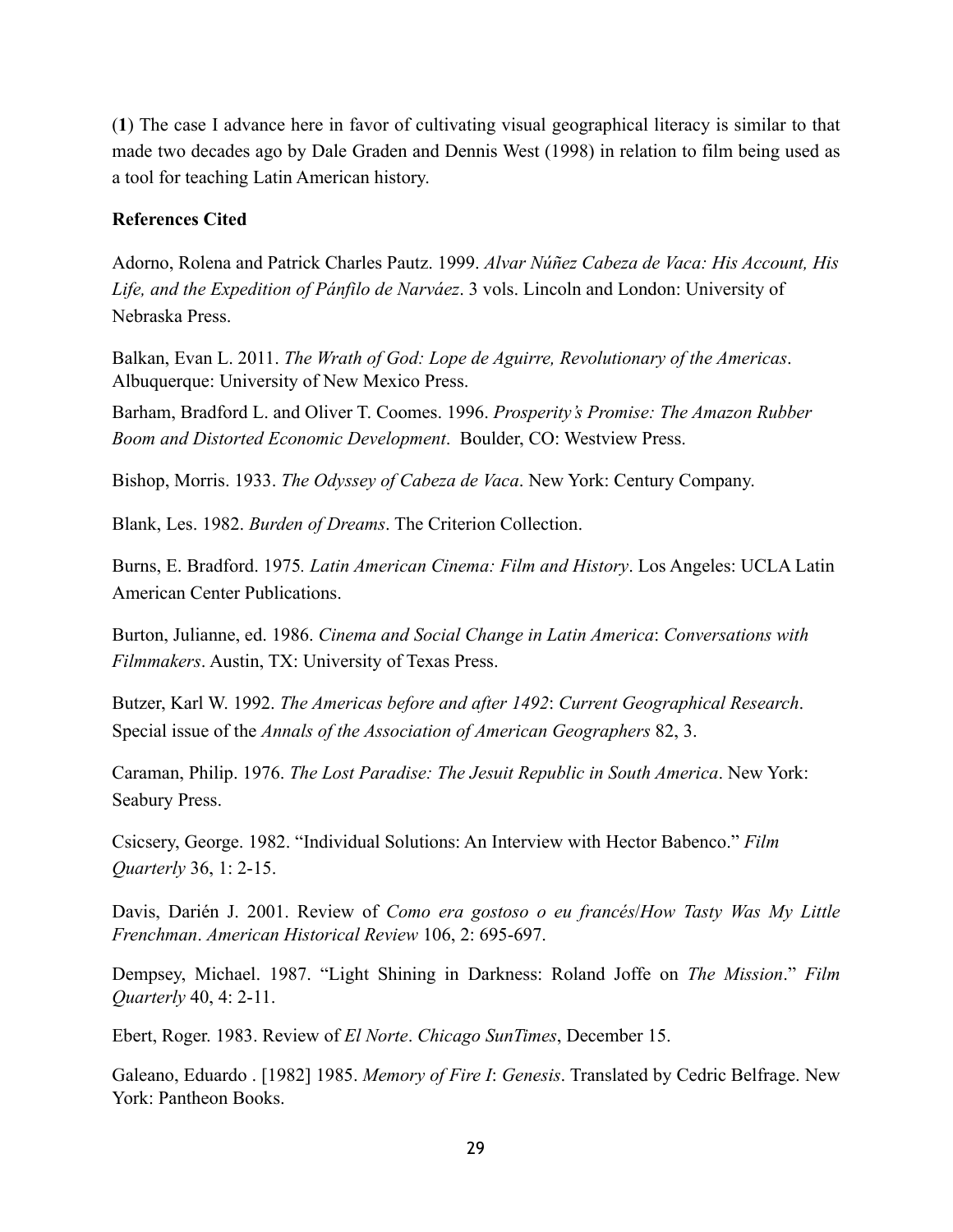\_\_\_\_\_ . [1984] 1987. *Memory of Fire II*: *Faces and Masks*. Translated by Cedric Belfrage. New York: Pantheon Books.

\_\_\_\_\_ . [1986] 1988. *Memory of Fire III*: *Century of the Wind*. Translated by Cedric Belfrage. New York: Pantheon Books.

Graden, Dale and Dennis West. 1998. "Film as a Tool for Teaching Latin American History and Culture." *Perspectives*, November Newsletter of the American Historical Society, 41-46.

Hitchens, Christopher. 2001. *The Trial of Henry Kissinger.* London: Verso.

James, Preston E. 1942. *Latin America*. New York: The Odyssey Press.

Kilgannon, Corey. 2004. "Playing Himself, the Drug Mule's Last Friend." *The New York Times*, August 5.

King, John. [1990] 2000. *Magical Reels: A History of Cinema in Latin America*. London: Verso.

Kinski, Klaus. 1996. *Kinski Uncut*. New York: Viking.

Long, Haniel. [1936] 1987. *The Marvellous Adventure of Cabeza de Vaca.* London: Picador.

Lovell, W. George. 1993. "Ninety-Two Not Out: Eduardo Galeano and the Columbus Quincentenary." *Journal of Historical Geography* 19, 2: 196-204.

. 2017. "Fire of Memory: The Geographical Legacy of Eduardo Galeano (1940-2015)." *Journal of Latin American Geography* 16, 2: 199-205.

Mann, Charles M. 2005. *1491*: *New Revelations of the Americas before Columbus*. New York: Alfred A. Knopf.

Mitchell, Joni. 1976. *Hejira.* Asylum Records.

Minta, Stephen. 1993. *Aguirre*: *Recreation of a Sixteenth-Century Journey across South America.* London: Jonathan Cape.

Pick, Zuzana M. 1993. *The New Latin American Cinema: A Continental Project*. Austin, TX: University of Texas Press.

Said, Edward. 2000. *Culture and Imperialism*. New York: Vintage Books.

Sale, Kirkpatrick . 1990. *The Conquest of Paradise*: *Christopher Columbus and the Columbian Legacy*. New York: Alfred A. Knopf.

Sauer, Carl O. 1956. "The Education of a Geographer." *Annals of the Association of American Geographers* 46, 3: 287-299.